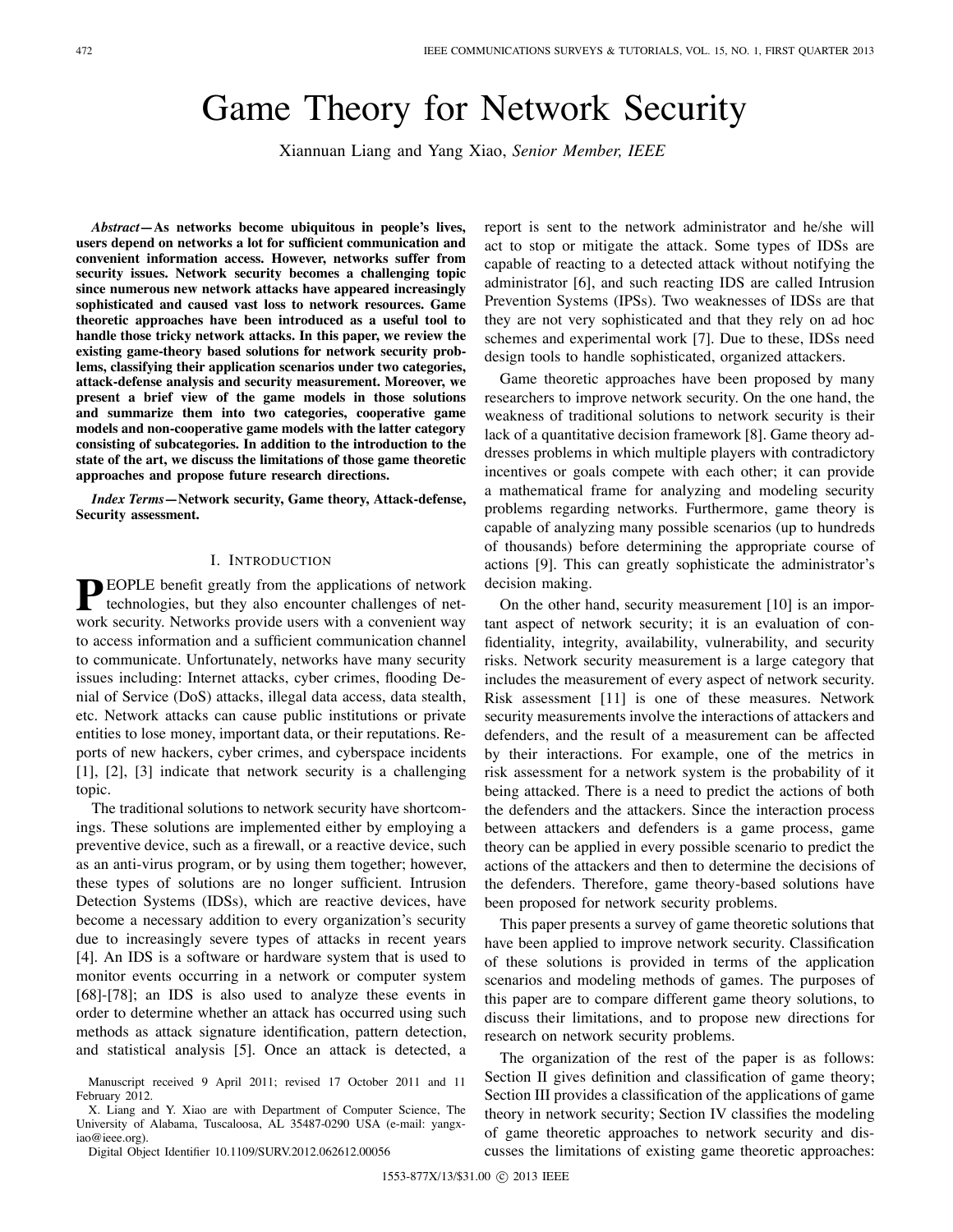Section V proposes new directions for research; and finally, Section VI concludes the paper.

# II. DEFINITION AND CLASSIFICATION OF GAME THEORY

Definitions of some basic game theory terms which refer to [12], [13], [14] are presented in order to help readers better understand game theory. More detailed and formal explanations of these concepts can be found in [12], [13], [14], [79], [80]. Other related papers include [51]-[67].

# *A. Definition*

*Game theory* is a mathematical tool used to describe and solve games. Game theory describes a game by specifying the entities (players) involved in the game, the order in which the entities take actions (an entity's "taking action" means a move), the possible actions of the entities, each player's knowledge of the previous actions taken by another player before he/she takes action in his/her move, and each player's knowledge about the payoff function of all players. Note that game theory assumes each player is rational; this means that, when he/she responds to other players' actions, each player aims to choose the response that brings him/her the greatest benefit.

A *Game* includes the interactions between entities in any situation. Note that in a game, there are at least two entities. A game is non-cooperative if entities interact competitively. A game is cooperative if entities interact cooperatively.

In game theory, the following four terms are basic elements for describing a game:

- **Players**: The entities involved in a game. These entities can be people, institutions, animals, or any other things that can interact with each other.
- **Actions**: In each move of a player, he/she takes an action. Game theory assumes that each player knows the possible actions of every other player.
- **Payoff**: After all of the players have taken actions in the game, each of them will get either a negative or a positive return. The return of each player is his/her payoff.
- **Strategies**: A player's strategy is his/her plan of action that specifies which action to take based on his/her knowledge of the action history. Strategies can be pure or mixed.

Based on the assumption that the players are rational in game theory, the players will choose strategies to maximize their playoff when responding to other players' strategies. This will lead to the concept of Equilibrium in a game, which can be treated as the solution of a game.

An *Equilibrium* in a game is a combination of the players' strategies so that each player's strategy is the best response to the strategies of the other players. "Best" means that the strategy leads to a maximum payoff given other players' strategies. A *Nash Equilibrium* [13] is one kind of equilibrium that can be applied to solve the solution of a game.

#### *B. Classification*

In terms of different aspects, games can be classified in different ways. The following are three different ways of classification.

# *1) Based on the number of stages*

The first way of classification is based on whether the game has one stage or multiple stages.

*Static/Strategic Game* is a one-shot game in which players take actions at the same time. A static game can be viewed as a game of imperfect information since, at each time, only one player takes his/her move [13].

*Dynamic/Extensive Game* is a game consisting of multiple stages or moves. The number of stages can be finite or infinite [13].

*Stochastic Game* is a type of dynamic game in which there is a start state and states can transit from one to another according to a transition probability; at the start state, players take actions and receive payoffs with the current state transiting to another state; this requires a certain probability based on the current state and the actions taken.

# *2) Based on perfect information or not*

The second way of classification is based on whether the game has perfect information.

In a *Game of Perfect Information*, each player knows all of the previous actions of players when he/she takes his/her move. An example of this kind of game is a chess game.

In a *Game of Imperfect Information*, at least one player does not know all of the previous actions when he/she takes his/her move.

# *3) Based on complete information or not*

The third way of classification is based on whether the game has complete information.

In a *Game of Complete Information*, every player in the game knows all players' payoff functions. The well-known "prisoners' dilemma" is an example of this kind of game.

In a *Game of Incomplete Information*, at least one of the players does not know all players' payoff functions.

In [13], the author identifies *Bayesian Games* as games of incomplete information. In Bayesian games, the term "type" is used to capture the incomplete information. The number of possible types of a player could be one or multiple. The payoff structure of each player of any type is known to all players. However, the incomplete information of the game is that at least one player does not know all of the exact types of other players with multiple possible types. Bayesian analysis is applied to predict the players' strategies. An example of Bayesian games is the auction game in [13].

# III. DEFINITION AND CLASSIFICATION OF GAME THEORY APPLICATIONS IN NETWORK SECURITY

In this section, a classification of applications of game theory in network security is presented. Subsection III-A gives an explanation of the terms related to the surveyed network security applications. In the subsection III-B, applications of game theory are classified into two categories; a classification for each category is presented along with a discussion of each category.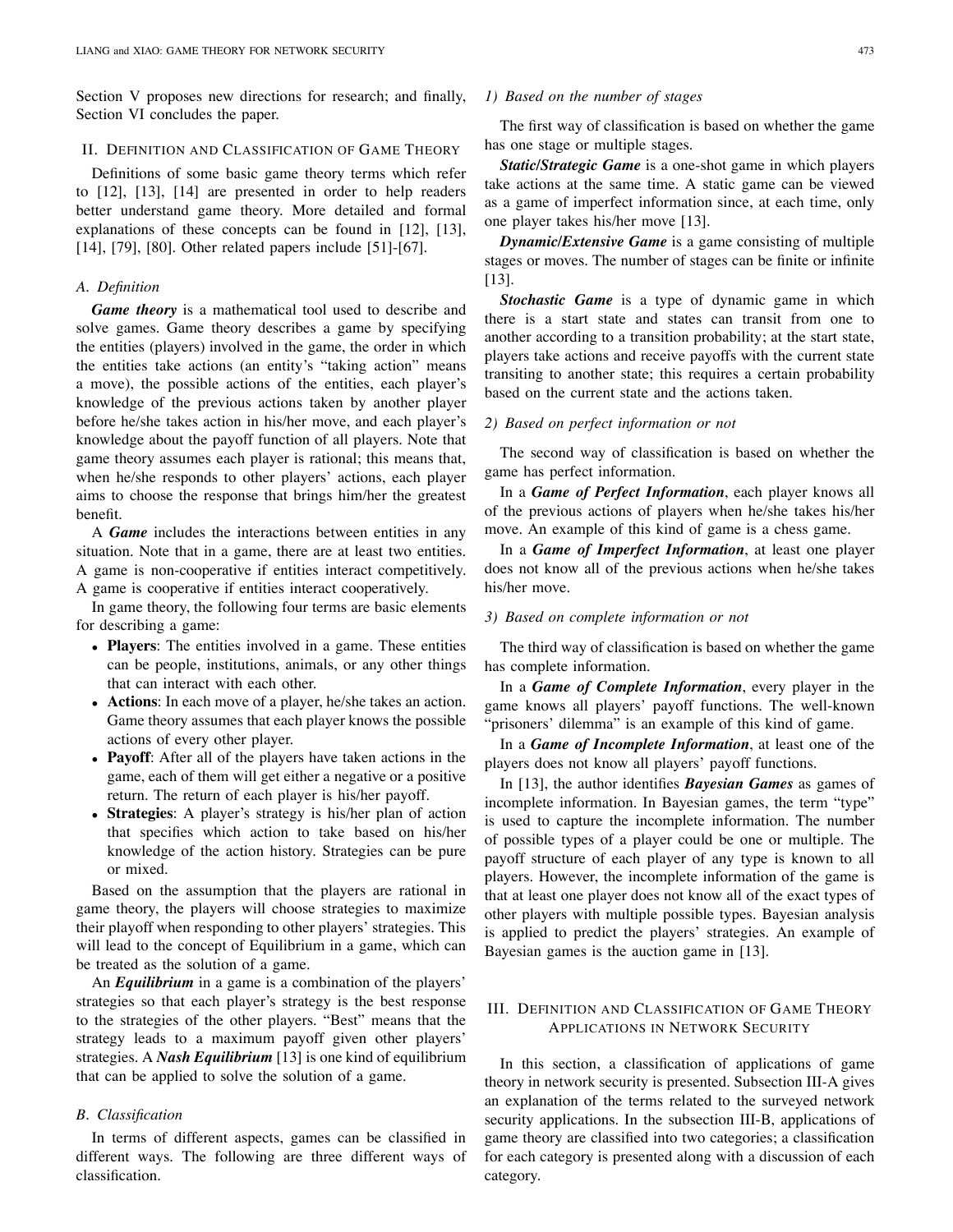# *A. Definition*

When defense-attack interactions in networks are discussed, they are abstracted into the following scenario: attackers launch attacks on network or computer systems, and defenders respond to these attacks. The following descriptions of terms are provided to explain this abstraction.

- **System**: In networks, a system can be a node, a device, a host, a software entity, a process, or a collection of two or more of these items.
- **Attacker**: Any person or thing that launches an attack on a system on his/her/its behalf for the purpose of damaging the system or carrying losses for the owner of the system.
- **Attack target**: The system being attacked or at risk of being attacked.
- **IDS**: A software or hardware system used to monitor the events occurring in a network or computer system and then used to analyze these events in order to determine whether an attack is occurring or has occurred [4]. In the application scenarios below, IDSs are always assumed to be error-free; in other words, the IDS will set off an alarm if there is an attack, but it will not if there is no attack. However, in most realistic scenarios, an IDS is not errorfree; it usually makes two kinds of possible mistakes: false alarms (setting off an alarm when there is no attack) and missing-attacks (not setting off an alarm when there is an attack).
- **Virtual sensor**: A software agent used to monitor the system and collect data for detection purposes [15]. Virtual sensors can be regarded as a part of the IDS.
- **Defender**: An entity capable of monitoring the events occurring in the attack target, analyzing these events, determining that an attack has occurred, and responding to attacks. An IDS capable of responding to attacks on behalf of the network administrator is regarded as a defender. As introduced before, such an IDS is also called IPS. The whole composition of an IDS and the network administrator is regarded as a defender if the response to the attack is conducted by the network administrator.

#### *B. Classification*

In terms of application purpose, the applications of game theory in network security can be classified into two categories. Fig. 1 shows the relationships between these two categories.

- **Applications for analysis of network attack-defense (quantitative decision making)**: modeling the interaction between attackers and defenders as games, predicting the actions of the attackers, and determining the responding defense strategy.
- **Applications for network security and dependability** [3] **measurement**: predicting the strategies of attackers and defenders and evaluating the security of the system based on this prediction.

# *1) Applications for analysis of network attack-defense*

As stated in the introduction, traditional network security solutions show weaknesses when they face sophisticated or well-organized attackers. These security solutions need a quantitative decision framework. Game theory can be applied to develop such a quantitative framework, which can be called an analysis of network attack-defense. It includes modeling the interactions between attackers and defenders as games, predicting the actions of the attackers, and determining the responding defense strategy. The applications for analysis of network attack-defense consist of two sub-classes: a) those for general analysis of attack-defense, and b) those for specialized analysis of attack-defense, explained in the following subsections.

# *a) Those for general analysis of attack-defense*

This kind of application first emerges among the two kinds of analyses of attack-defense. In the problem scenario of this application, the networks are often not specific but abstract; the scenario is one attacker versus one defender, and the actions of the attacker are to attack and to do nothing. The actions of the defender are to defend and to do nothing. Furthermore, some other applications [16] present a scenario in which the defender has no perfect information as to whether one node in the network is an attacker or a normal user; it can only make inference based on its belief.

In [16], an intrusion detection method in mobile ad hoc networks is considered. Within this scenario, the defending node is not sure whether its neighbor is an attacker or a regular user and thus must infer based on its belief. The defending node can choose to defend, to take no action, or randomly to choose one of the two actions. A basic signal game [16] model is used to model the interaction between each pair of nodes consisting of a defending node and one of its neighbors; it is then used to determine the best defense strategy.

In [17], the authors analyze four competition scenarios between attackers and defenders in information warfare. Each scenario is modeled as a two-player static game. The authors illustrate how the attacker and the defender in an information warfare context may play with effective strategies.

# *b) Those for specialized analysis of attack-defense*

Most applications fall into this sub-class. Problem scenarios of this kind of applications have at least one of the following elements: a specialized network where attack events happen (like a wireless sensor network [7] or wireless ad hoc network [18]), more complex attack or defense actions [19] (like multiple kinds of attack methods on multiple attack targets and multiple kinds of countermeasures for defending each attack targets), or a consideration of multiple stages of interaction between defenders and attackers [20]. The following examples are typical applications of this subclass.

In [43], the authors present a modeling approach for security risk management. In their approach, they consider a security organization as a combination of different divisions. As an example that they gave, a company which offers video services consists of five divisions: core networks, mobile TV infrastructure, last mile equipment, IT administrators and support, and video on-demand service. They consider the security resources, such as the budget and the investment in each division, to have a linear dependency between them, and so they consider the vulnerabilities in each division. Based on those linear dependencies, they develop two generic math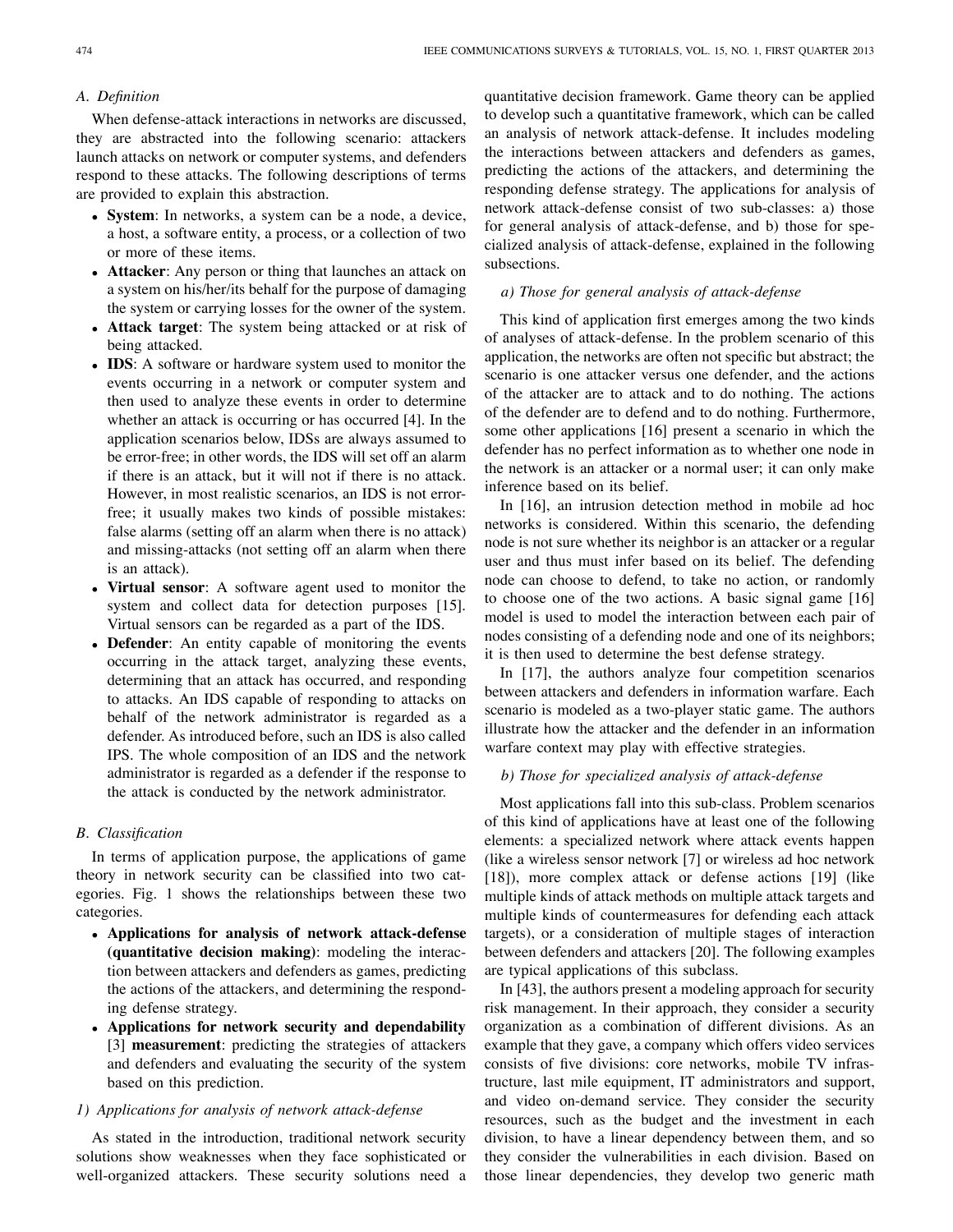

Fig. 1. Relationship among game theory applications in network security

models, with one dealing with the multiple-player (with two or more players) non-operative game between the divisions and the other addressing the operative game between them.

In [44], the authors propose a game-theory based framework for the administrator of an organization with multiple nodes or assets to choose optimal actions to diffuse the risks among the assets. Their framework includes a risk framework which captures the amounts of risks among the assets and the propagation of the risks between the assets, a discrete-time Markov stochastic model which divides the continuous space of risks in the assets into several regions and construct a concept of the transition probability matrix between different states, a game-theoretic game model which takes the current states, the further state and the strategies of the administrator and the attacker to be the factors determining the transition matrix and a saddle point method which determines the "optimal" strategy for the administer, and a Q-learning method which is employed to determine converging optimal strategies for the attacker and the administrator in the case that the transition matrix is not known. In [45], [46], with multiple users in a certain network having a pair of mainly conflicting goals, to improve the private security of themselves and to improve the public security of the whole internet, the authors propose a model to address the problem for the network users to allocate their investments in network security, i.e., how much internet users should invest to improve their private security and the public security, respectively. Their approach models this multiple-user scenario as a multiple-user non-cooperative game and defines multiple sets of pretty abstract utility functions for the users based on multiple diverse definitions of the security level. For each of the definitions of the security level, i.e., total effort, weakest-link, best shot, and weakesttarget, and the security game based on that definition of the security level, the authors give a Nash Equilibrium analysis of the strategies of the users in terms of the existence and the expression of the Equilibriums.

In [48], the authors deal with jamming games in the medium access control (MAC) level of the wireless network in which each of the nodes in that network only knows its type which can be a selfish user type or a malicious user type that tries to jam the communication channel but not other nodes' type. The authors model the jamming game as a multi-stage two-player Bayesian game. The set of the transmission probabilities in random access among which a node can choose is considered the action set of the node. The utility function of a selfish user is the difference of its reward function which is an increasing function of the SINR (signal-to-inference-plus-noise rate) and the energy cost function which is an increasing function of the node's own power. The utility function of a malicious node is the difference of its reward function and its energy cost function where its reward function is the opposite of the function of the other user if the other user is a selfish user and zero if the other user is a malicious node. The authors also consider the Bayesian Nash Equilibriums in their model to be the expected strategies of the nodes.

In [42], a Fictitious Play (FP) approach is presented to model the uncertainty in multi-stage attacks. In the application scenario, the administrator of a network keeps track of the attacker's actions and targets attacked, and updates his /her defense strategy against the attack when the administrator updates his/her knowledge about the attacker's actions and targets.

In [18], the authors propose a Bayesian game approach for intrusion detection in wireless ad hoc networks. For intrusion detection in these networks, most of the existing solutions require implementing IDSs in every defending node because ad hoc networks feature decentralized management. This means that the IDS in every defending node must always be active, but always-on is insufficient since nodes in wireless networks are resource-constrained. The authors propose two methods to reduce the resource consumption of each defending node: 1) adapting a probability of defending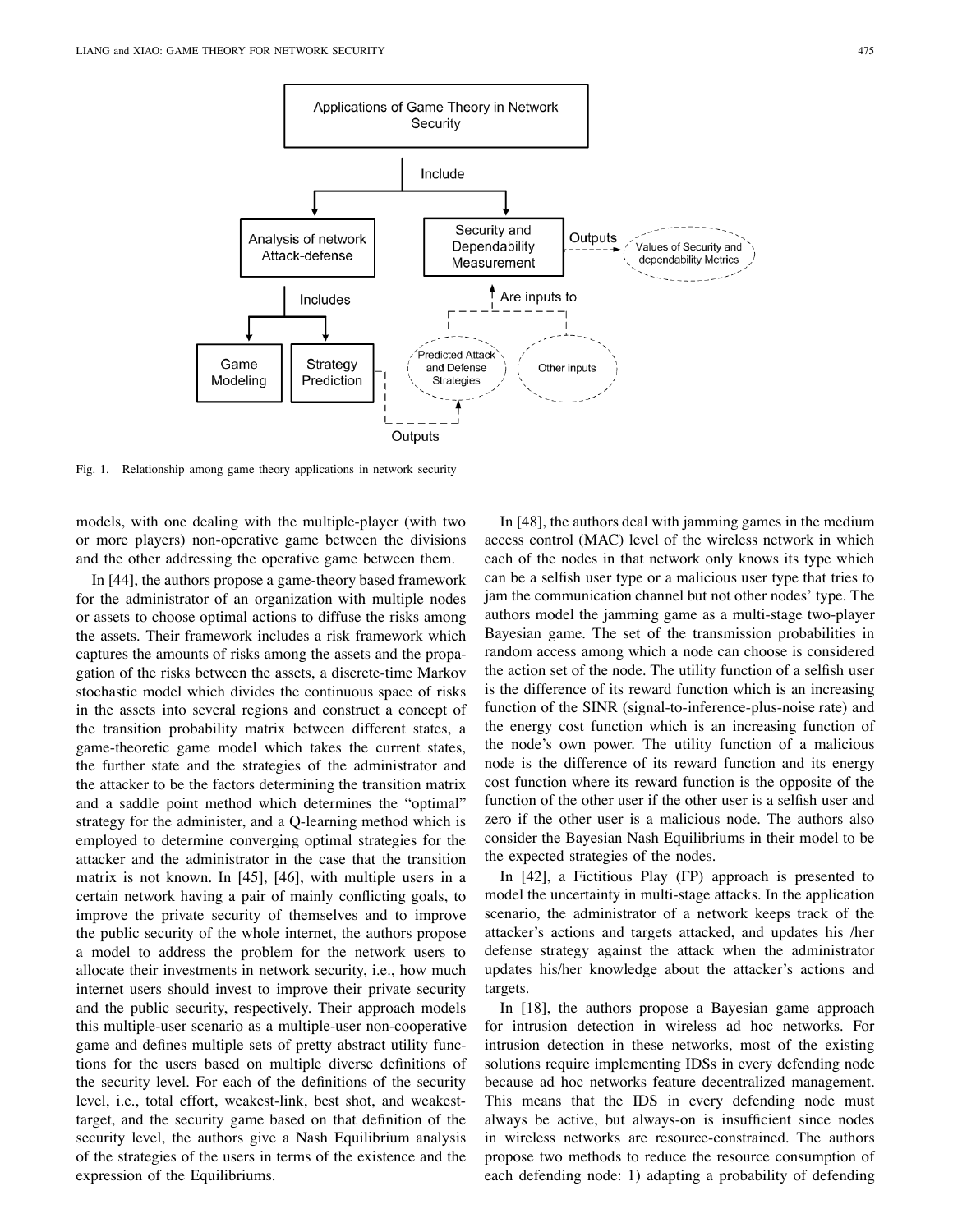when there is a sign of attack and 2) alternatively using two different monitors: a) when an attack is probable, a lightweight monitor that consumes fewer resources, and b) a heavyweight one that consumes more resources but is more effective in attack detection and is assumed to be error-free. In the first method, a static Bayesian game between a defending node and its neighbor is modeled, and the probability of defending is obtained by solving the game. This method is better than always-on because there is the probability that the monitor does not defend when there is a sign of an attack. In the second method, two scenarios are considered: 1) one where a defending node within a wireless ad hoc network is monitoring all of its neighbors and 2) another where one node is defending against one of its neighbors. Each of the scenarios is modeled as a dynamic Bayesian game between the defending node and the neighbor(s) that it is defending. In the game, from the defender's perspective, each of its neighbors can be an attacker or a regular user, but the defender is unable to determine. Instead, the defender must consider all possible types for each of its neighbors, while all of the defender's neighbors know its type.

The dynamic Bayesian game in [18] includes multiple stages, and each of the stages is a static game. At the end of each stage, the inference made by the defending node concerning its neighbor(s) type(s) is updated using the historical profile; this profile contains the defender's observations of the actions of its neighbor(s) from the first stage up to the current stage. In each stage, the inference of the neighbor's type obtained at the end of the last stage is not used to determine the probability of monitoring but rather to determine the use of either the lightweight monitor or the heavyweight monitor. The updated inference of the type of the neighbor(s) is supposed to reflect the likeliness of an attack; if the likeliness is high, then the heavyweight monitor is used. If not, the lightweight one is used. This is better than the always-on method since, when it is used, a lightweight monitor consumes fewer resources.

The paper [6] handles the problem of how an IDS in an enterprise network should allocate defending resources when it responds to network attacks on the subsystems in the network. In this problem scenario, an erroneous IDS is deployed in a distributed way so that virtual network sensors are distributed to the subsystems of the network for the purpose of monitoring the subsystems; the subsystems can be network devices, computer programs, or processes over multiple hosts. Game theory is used to model ways to defend resources allocated to the subsystems as strategies for the IDS, and it is also used to determine which strategy is the best.

In [5], game theory is use to analyze intrusion detection in access control systems. As in [6], access control systems are deployed in enterprise networks to help protect stored information from illegal access. An IDS is integrated into the access control system, and it should respond to different attacks, like illegal accesses, against important stored information in the study. Virtual sensors are also distributed among the information storing entities in order to provide attack information to the IDS. Game theory is used to model the interaction between the attacker and the access control system and to determine which access control strategy is the best for the access control system.

In [21], the authors model the interactions between an attacker and the administrator of a local network as a twoplayer stochastic game. Three attack scenarios, "defacing web site," "a Dos attack," and "stealing confidential data," are addressed in the form of case studies. In each scenario, network states are introduced to reflect different levels of goal (system) vulnerability to the goal (system) of the attacker as well as multiple degrees of functional damages to the system which are caused by attacks. The optimal strategies of the attacker and of the administrator in a given system state are determined by analyzing a multi-stage game with a discount factor.

The paper [20] studies the problem of defending against denial-of-service attacks within networks. The author proposes a puzzle-based defense solution that can be distributed or non-distributed in order to cope with this kind of attack. A puzzle-based defense can be described as follows: first, a client requests a service from the service provider; the latter will then send one puzzle within the puzzle pool to the former for an answer. Finally, the service provider will assign the resource to the client if the returned answer is right. The author models the non-distributed DoS attack and the puzzle-based defense as a two-player stochastic game, and the author provides a way to gain the optimal defense strategy for the service provider; the defense strategy is in the form determined by the difficulty level of the puzzle that is sent, and this is done by selecting one puzzle from the puzzles of that difficulty level and then by sending it to the client. A distributed DoS attack on a system is considered to be a two-player stochastic game. In the game, the distributed attackers are considered to be a whole that aims to maximize its global return. The solution for the distributed DoS attack is based on the solution for non-distributed DoS attack games.

In [19], the authors address the intrusion detection problem in heterogeneous networks where IDSs are deployed to monitor the network nodes targeted by the attackers. The cases of one defender (IDS) defending an attack target against one attacker as well as multiple defenders (IDSs) defending multiple attack targets against multiple attackers are addressed. Multiple attackers and multiple defenders are viewed to attack/defend as a whole in a cooperative way in order to maximize their global payoff. Game theory is used to model this game as a static game. The best defense strategies are provided for the case where one IDS monitors each attack target and for the case where multiple IDSs can monitor each attack target; the strategy of the defender(s) is determined by the amount of defense resources that the IDSs allocate to each of the attack targets. The authors also extend the static model to a model of a Stackelberg game [14] (i.e., a two-player twostage game of perfect and complete information).

In [7], the authors address the optimal strategy for a jamming-attack attacker and the resulting problems for wireless sensor network defense. In this network, both the attackers and the defenders are nodes that cannot transmit and receive packets simultaneously. In addition to a fraction of unsuccessfully transmitted packets resulting from the access control issue of the formal communication between the nodes, the attacker tries to send jamming packets during each transmission time slot in order to make the performance of the network as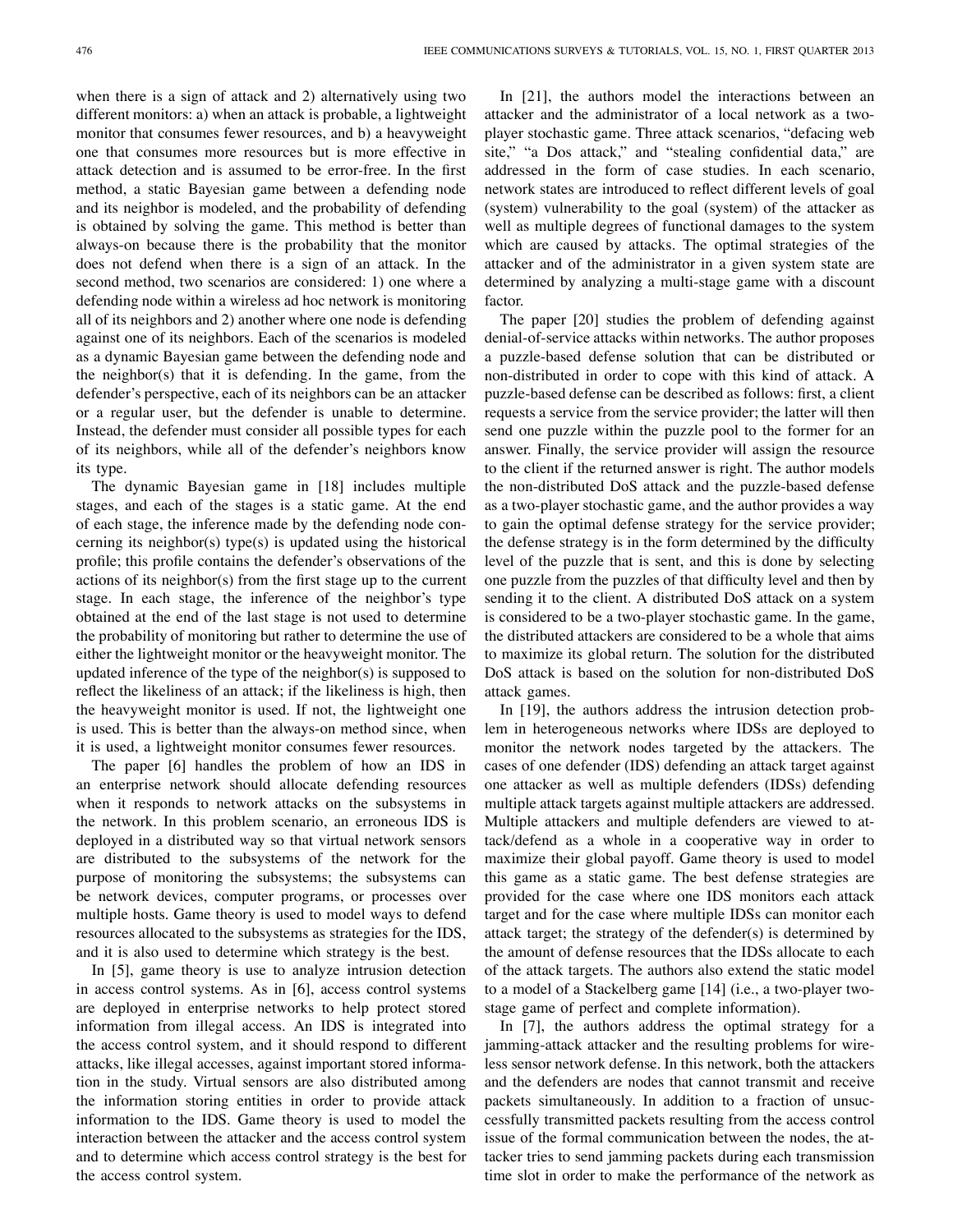poor as possible by adapting its medium access probability; this is the probability that the attacker sends packets during every transmission time slot while the defending node(s) tries to mitigate the jamming effects by adapting its (their) medium access probability. The best attack/defense strategiesmedium access probabilities-are considered in two cases: one attacker versus one defender and one attacker versus multiple defenders. Game theory models the problem as a static game between the attacker and defender(s) in order to obtain optimal strategies for them. It is remarkable that the static game captures the power constraint of the nodes.

In [22], the author proposes a method where the defender can determine the optimal strategy to minimize the risk of this system. In the problem scenario, the attacker assails the vulnerability of the system in order to raise the system risk, and the defender attempts to repair the vulnerability in order to mitigate the system risk. A zero-sum stochastic game is used to model the interaction between the attacker and the defender.

In [23], the author proposes a fictitious play (FP) method that the defense system may use to determine defense strategies against the attacker in the case where both the attacker and the defender know their payoff functions but not their opponent's. In the fictitious play method, the defender observes the history of the attacker's actions, computes the frequency of each action, and determines the best strategy to be used in response to the attacker's strategy; from the defender's perspective, this may be a combination of the frequencies of the attacker's actions. The defenders update the frequency after observing new actions by the attacker, and they then update the best defense strategy.

There are other applications that fall into this subclass, such as in [24], [25], [26].

# *c) Discussions on advantages and drawbacks on the applications for attack-defense analysis*

The advantages of the applications of game theory for general analysis of attack-defense interaction are its simplicity and its easiness. Since the scenario is simple, the attackdefense interaction can be modeled as a simple game, such as a two-player static game or a Bayesian game. Since game theory provides solutions for this kind of well studied game, the solution of the game is relatively easy to obtain. However, the disadvantage is its ineffectiveness in more complex problem scenarios. The advantages of the specialized analysis of attackdefense interaction are that it considers more complex or realistic scenarios and that it better captures the dynamic of the interaction. Its disadvantages are its complexity and possible lack of robustness. The game models used for this kind of analysis are more complex than those used for general analysis. The solution of the game is not easy to obtain and may require a great deal of computation, and the obtained solution may deviate from the theoretical solution; this may make the prediction of the attackers' strategies ineffective and may lead to a poor defense decision.

# *2) Applications for network security assessment*

Security is a concept concerned with confidentiality, integrity, reliability, and availability [27].

Security measurement evaluates security level. Dependability [27] is intertwined with security, and it overlaps security in the attributes of availability and integrity. There are multiple metrics for security and dependability measurement, such as mean time to failure (MTTF), mean time to first failure (MTFF) [28], mean time between failures (MTBF) [29], mean time to next failure, and risk [11]. Also, the Price of Anarchy [50] (POA) has been proposed to be a metric to evaluate the effectiveness of the systems in terms of security. To better evaluate network security and dependability, a prediction of the actions of the attacker and defenders is needed. Network security measurements involve the interactions of attackers and defenders, and this may affect the result of a measurement. Since the interaction process between attackers and defenders is a game process, game theory can be applied to predict the actions of the attackers and to determine the decisions of the defenders. In fact, the prediction of the strategies in many approaches to security and dependability measurement is used as input for a measurement module [11], [29], [30], [31] in order to compute the metrics of security and dependability. The following are the applications of game theory for security and dependability measurement.

In [47], the authors investigate how the selfish investments of the users in networks affect the network security. The authors consider the Price of Anarchy (POA) as the metric of the effectiveness of the network system which is the ratio of the maximum sum of the social costs (utilities) of the users in a Nash Equilibrium and the sum of the social costs of the users in a Social Optimum. The authors propose a generic strategy game model and a repeated game model based on that strategy game model to capture the interdependency between the investments of the users, the heterogeneities of the user preferences in security investment and of the unit cost of investment, and the logical dependency (e.g., the imbalance of the network traffic due to a coordinator node) among the users. For two particular cases of the generic strategy game model, the Effective-Investment model (EI) and the Bad-Traffic model (BT), the authors in [47] show that the POA tends to increase with the increase of the dependency, the network size, and the imbalance of network traffic. Also, they show that the POA is bounded in the EI model. The repeated game models based on the EI and BT strategy models are studies as well. However, they adopt the ratio between the sum of the users' social costs in the "Socially Best Subgame Perfect Equilibrium" and the sum of the users' social costs in the social optimum. The authors show that in the repeated game models, better performance can be achieved than in the strategy game models in spite of the requirement of more coordination on and more information exchange between users. Moreover, the authors in [47] show that even if the security technology is improved, the effectiveness of the system will not be improved because of the users' lack of incentive of security investments. Finally, the authors in [47] consider the correlated equilibrium (CE) to capture the implicit coordination between users in the repeated EI and BT game. They show that the bounds of the POA in a discrete CE in the repeated EI and BT models are the same as those in the strategy CE and BT models, respectively.

In [29], the metrics for security and dependable measurement, the MTTF and MTFF, are studied for a defended system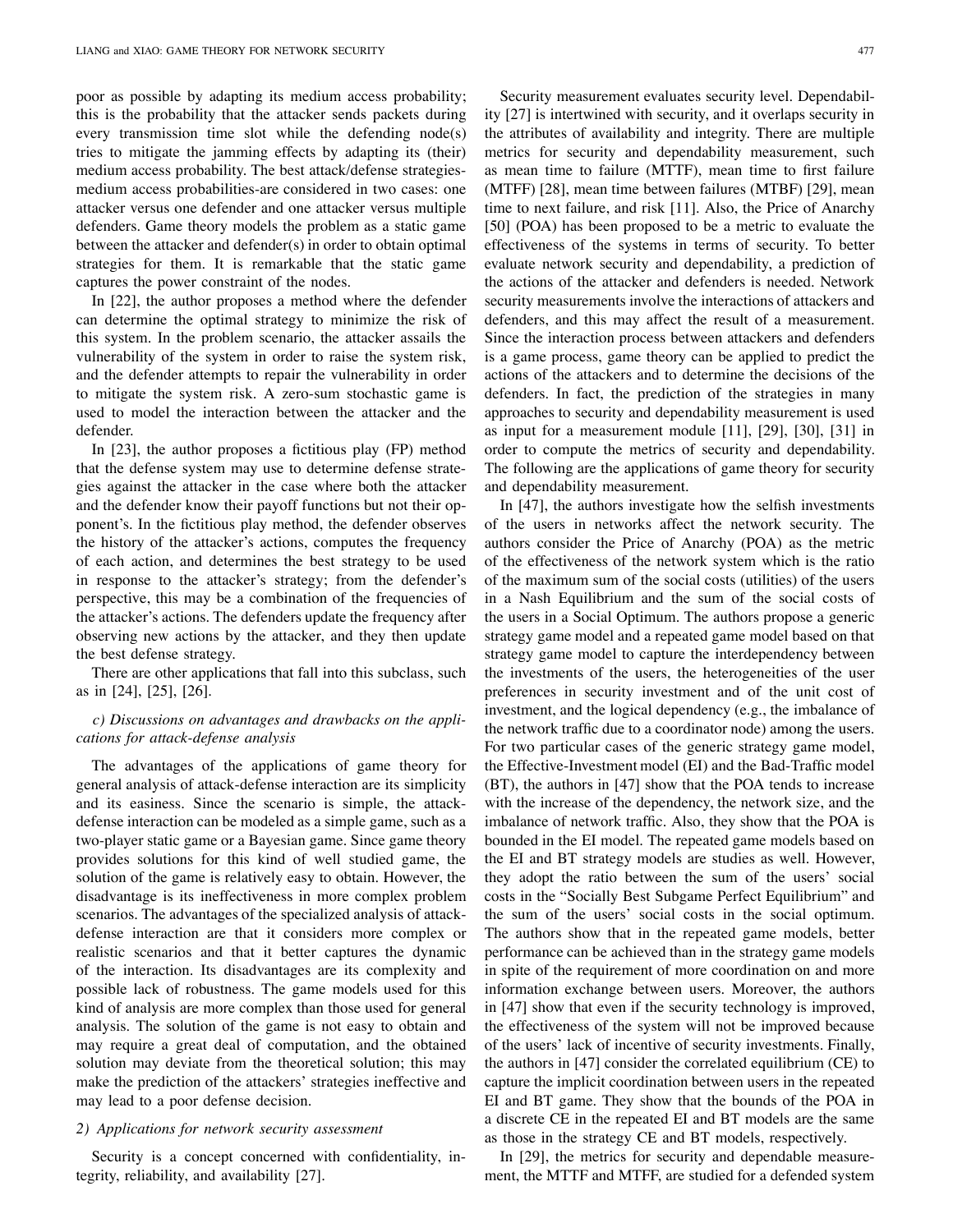(attack target) in a network; this provides an example of measuring the DNS server for a case study. Game theory is used to model the attack-defense game and to predict the strategies of both the attackers and the defenders. Based on the predicted strategies, the transition rate matrix of the continuous Markov process is obtained and then forwarded to the measurement module for input.

In [30], the following three concepts are introduced: a real time method to measure the security metrics, the mean time to next failure (MTNF), and the probability that the time until the next failure is greater than a given time for an attacker target. The interaction between the attacker and defender is modeled as a stochastic game [29] to predict the attack/defense strategy and to determine the transition matrix. A monitor consisting of distributed network sensors is used to observe the states and to use them in order to estimate the probability of current states in addition to the predicted defense/attack strategy. The estimated probability of the current state and the transition matrix are used as inputs for the security measurement module.

In [11], the authors propose a method for assessing network security risks. In this method, an attacker and a defender are modeled as two players in a static game who have action sets, *{*to attack, not to attack*}* and *{*to defend, not to defend*}*, respectively. This simple game ensures that both their strategies and the probabilities to attack and to defend are far easier to predict than in the aforementioned stochastic game model. The risk metric in the paper is a function of the probabilities of attacking and of defending.

In [31], the problem of quantifying the network situational awareness (NSA), a security metric, is addressed using game theory to predict the strategies of the attacker and the defender. The model method of the attack-defense play is the same as that in [29]. The NSA of the network-a function of the strategies of the attacker and the defender-is interpreted as the number of requests per unit of time from users, where there are service providers in the network such as http servers, ftp servers, and NFS servers.

## IV. CLASSIFICATION OF GAME MODELING

All game theoretic approaches applied in network security require attack-defense; the interactions between attackers and defenders may be modeled as games which may then be described and solved using game theory. The previous sections have shown this fact. As follows, the classification of the game models for modeling attack-defense interactions is presented. These models may be placed into two classes, cooperative game models and non-cooperative game models, with noncooperative game models including two subclasses, static games and dynamic games. Moreover, within static game subclass and dynamic game subclass, game model can be further grouped in terms of whether they are of complete information and whether they are of perfect information. The approaches also require the solutions of the game for predicting the actions of attackers and for determining defense strategies. The methods of obtaining the solutions to these games are also presented. In [32], a classification of the games in network security is presented as a conference paper; the classification in our paper differs from theirs in [32] in that 1) we added new game models which have not been surveyed before such as cooperative game models [43], multiple(more than two) player security game models [43], [45], [46], [47], security investment game models [45], [46], [47] and newly proposed security game models such as those in [44], [29], [19]; 2) we classify stochastic games into the subclass of dynamic games of imperfect rather than perfect information; 3) our paper provides a much comprehensive survey as a journal paper other than a conference paper as [32]. We feel that it is a better choice for classification to have an emphasis on game models rather than on the problem scenarios. We notice that when solving the stochastic models surveyed, each game element-a game element is associated with a state-of each game model is treated as if it were a static game of imperfect information; 4) The final difference is that discussion of the models is presented. Table I shows a way of classifying the games in network security. In subsections IV-A and IV-B, we also provide a classification of the security games according to the way of classifying games provided in [13].

# *A. Cooperative game models*

The authors of [43] publish their work on security risk management in 2010, proposing a cooperative game model along with a non-cooperative model between multiple divisions of a security organization. One assumption on which both models base is that there are linear dependencies between the security resources in the divisions and between the vulnerabilities in those divisions. In the cooperative model, one positive influence matrix and a negative influence one are introduced based on the positive influence matrix and the negative influence matrix given in the non-operative model, representing the dependencies between the security resources and between the vulnerabilities in the divisions, respectively. To capture the positive effect of forming a coalition, any two divisions in the same coalition will have increased positive effect and reduced negative effect between them than they do without coalitions. Also to capture the cost of the coordination within a coalition, a cost function is introduced which takes a friction graph and that coalition as arguments, where the friction graph captures the degree of friction between each pair of divisions. One of the interesting conclusions is that, in the cooperative game, for two coalitions each consisting of more than one division, if and only if the price of forming a coalition per unit friction is below a threshold, they will form a new coalition.

# *B. Non-Cooperative game models*

# *1) Static game models*

All static games are one-shot games of imperfect information; therefore, static game models only have two subclasses — static games of complete information and static games of incomplete information. In network security context, researchers use static game models of complete information to analyze the scenario in which only the interactions between attackers and defenders are considered; however, when defenders could not always distinguish attackers from regular users, not only the interactions between attackers and defenders but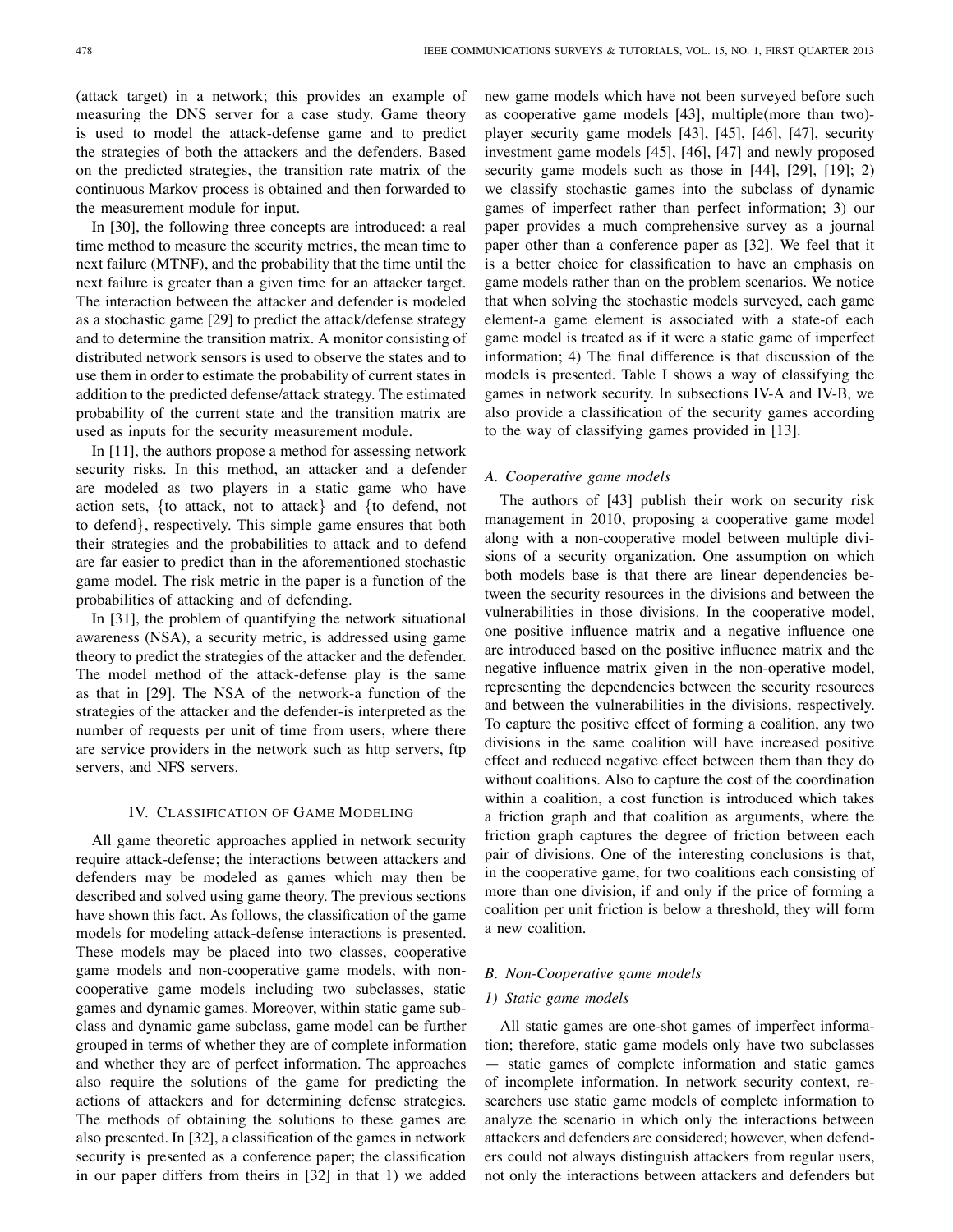| Cooperative<br>games     | • Coalition formation game between multiple divisions in a security organization [43]<br>• The number of divisions can be more than two<br>Different coaltions can merge into one if the mergence can improve the overall unitlity.<br>$\bullet$<br>• Assume that any pair of divisions in a coalition have more positive effect and less negative effect between them than they<br>have when they are not in the same coaliton. |                         |                                 |                                                                                                                                                                                                                                                                                                                                                                                                                                                                                                                                                                                                                                                                                                                                                                                                                                                                                                                                                                          |  |  |
|--------------------------|----------------------------------------------------------------------------------------------------------------------------------------------------------------------------------------------------------------------------------------------------------------------------------------------------------------------------------------------------------------------------------------------------------------------------------|-------------------------|---------------------------------|--------------------------------------------------------------------------------------------------------------------------------------------------------------------------------------------------------------------------------------------------------------------------------------------------------------------------------------------------------------------------------------------------------------------------------------------------------------------------------------------------------------------------------------------------------------------------------------------------------------------------------------------------------------------------------------------------------------------------------------------------------------------------------------------------------------------------------------------------------------------------------------------------------------------------------------------------------------------------|--|--|
| Non-cooperative<br>games | $\bullet$ Complete<br>information                                                                                                                                                                                                                                                                                                                                                                                                | • Perfect inforamtion   | • Static game<br>• Dynamic game | • The kind of game does not exist since all static games are of<br>imperfect information<br>• Strackelberg network intrusion detection game [14]:                                                                                                                                                                                                                                                                                                                                                                                                                                                                                                                                                                                                                                                                                                                                                                                                                        |  |  |
|                          |                                                                                                                                                                                                                                                                                                                                                                                                                                  | • Imperfect information | • Static game                   | • Two-player general-sum<br>• One leader who moves first and one follower<br>• About how selfish investments affects network security<br>between network users, two or more players [47]<br>• The information security game between multiple network users<br>about how to allocate their investments to pulic protection and<br>their self-insurances [46]<br>• About how users in a network should choose the public<br>protection investment level and the self insurance investment<br>level with those two levels conflicting to each other in terms of<br>the investment incentive of the users, two or more players [46]<br>• Risk assement of a network, two-player, zero-sum [11]<br>• In heterogenous networks, two-player [19]                                                                                                                                                                                                                                |  |  |
|                          |                                                                                                                                                                                                                                                                                                                                                                                                                                  |                         | • Dynamic game                  | • Information warfare, two-player, general sum [17]<br>• Stochastic games [8], [20], [21], [22], [26], [29], [30], [31], [36],<br>$[37]$ , $[44]$<br>• Problem :<br>• to determine the best strategies for the administrator to<br>diffuse the risks among the asserts in a network against the<br>attacker [44]<br>$\bullet$ to obtain best optimal defense strategy [8], [20], [21], [36]<br>$\bullet$ to evalute secutiv and dependability level [22], [26], [29],<br>$[30]$ , $[31]$ , $[37]$<br>• The state transition of a system is a Markov process [21], [29],<br>[44]<br>• Use Q-learning to obtain the converging optimal strategies<br>when the transition matrix is not known [44]<br>• Use Shapley's method [35] to calculate the Nash Equilibrium<br>of the game [29]<br>• Use a method called NPL 1 in [34] to obtain the Nash<br>Equilibrium of the game [21]<br>• Repeated security investment game between network users,<br>two or more players [47] |  |  |
|                          | • Incomplete<br>information                                                                                                                                                                                                                                                                                                                                                                                                      | • Perfect information   | • Static game                   | • The kind of game does not exist since all static games are of<br>imperfect information<br>• Intrusion detection in Ad hoc wireless network, two player                                                                                                                                                                                                                                                                                                                                                                                                                                                                                                                                                                                                                                                                                                                                                                                                                 |  |  |
|                          |                                                                                                                                                                                                                                                                                                                                                                                                                                  |                         | • Dynamic game                  | basic signaling game [16].<br>• Players have little information about the payoff function of<br>each other [39], [42]<br>• Two-player fictitious play (FP)<br>• Each player keeps updating the frequecy of its oppenents<br>• Two-player Multi-stage Bayesin game in MAC level wireless<br>jamming attack scneario with each player updating its strategy<br>following the dynamic fictitious play [49] scheme or the<br>dynamic gradient play scheme [49] at the end of each stage [48]                                                                                                                                                                                                                                                                                                                                                                                                                                                                                 |  |  |
|                          |                                                                                                                                                                                                                                                                                                                                                                                                                                  | • Imperfect information | • Static game                   | • The information security game between a rational expert and<br>several naive short-sighted agents with all the users having<br>limited informaiton about others' risk factors, more than two<br>players [45]<br>• Two-player Bayesian game [33]<br>· Two-player general-sum Bayesian game [18]                                                                                                                                                                                                                                                                                                                                                                                                                                                                                                                                                                                                                                                                         |  |  |
|                          |                                                                                                                                                                                                                                                                                                                                                                                                                                  |                         | • Dynamic game                  | · Two-player Multi-stage Bayesin game, each player keeps<br>updating its inference about the type of its oppenent; the<br>solution of the game is a series of optimal one-stage strategies<br>based on the updated inference [18]<br>• Suggest about how to model the this kind of game and about<br>how to solve the game [40]                                                                                                                                                                                                                                                                                                                                                                                                                                                                                                                                                                                                                                          |  |  |

TABLE I CLASSIFICATION OF MODELS

also those between regular nodes and defenders should be considered, and thus the games are modeled as static game models of incomplete information in which defenders only keeps an inference of the type (malicious or regular) of another node as its opponent. The solution to a static game of complete information is the Nash equilibrium [13], and the solution to a static game of incomplete information is the Bayesian Nash equilibrium [13].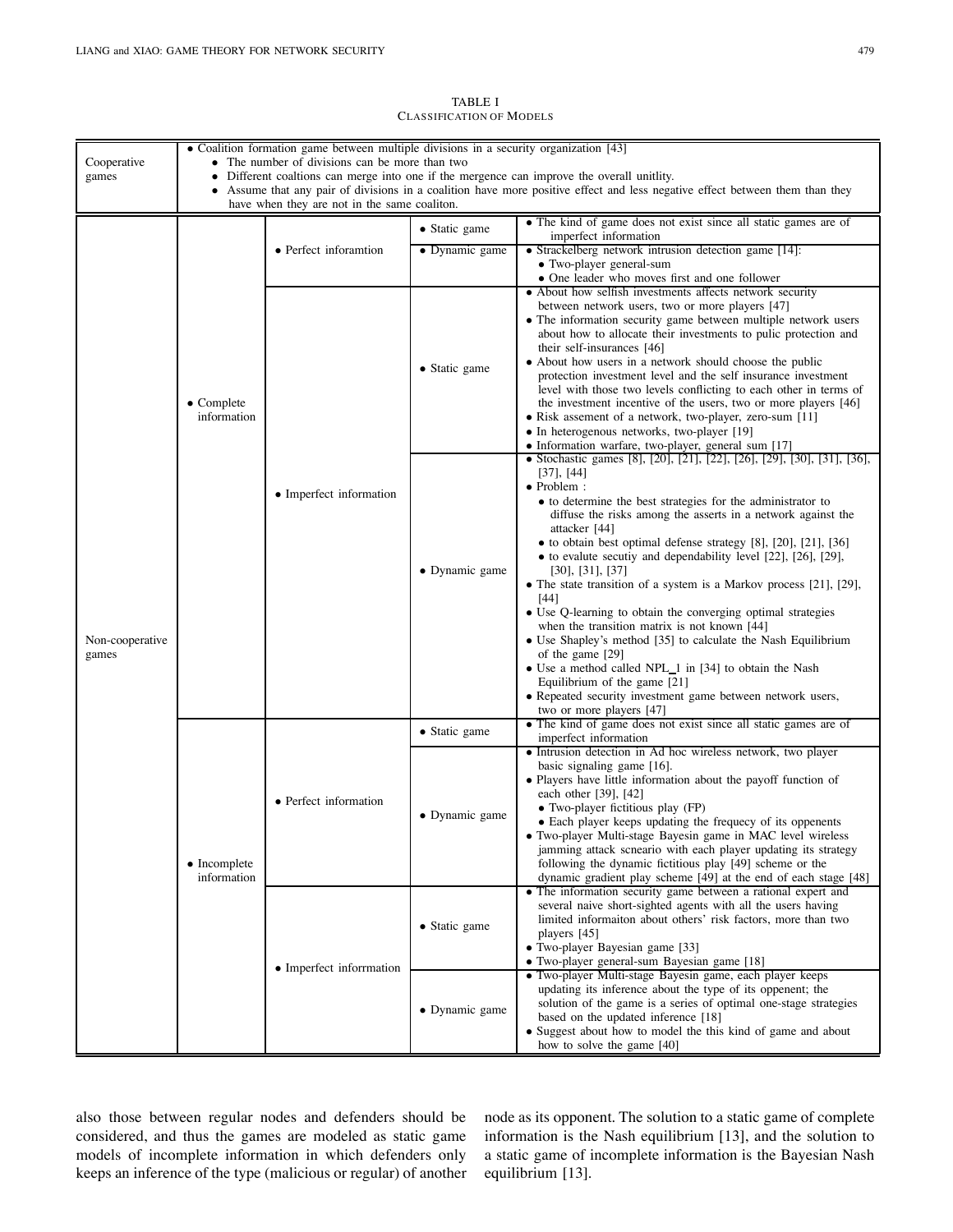TABLE II PAYOFF MATRICES FOR THE DEFENDER AND ITS OPPONENT WHEN THE OPPONENT NODE IS A MALICIOUS NODE [18]

|            | Monitor                                     | Not monitor   |
|------------|---------------------------------------------|---------------|
| Attack     | $(2\alpha)w - c_a$ , $(2\alpha - 1)w - c_m$ | $w - c_a, -w$ |
| Not attack | $\beta w - c_m$                             |               |

# *a) Static game of complete information*

The multiple-player non-operative model proposed in [43] dealing with the risk management for the multiple divisions in a security organization falls in this category. The model is based on the assumption of the linear dependencies between the security resources in the divisions and between the vulnerabilities in the divisions, with the dependencies represented by two matrices, the positive influence matrix and the negative influence matrix. The utility of each division is the difference between its benefit and its threat (by the attackers) cost where its benefit and threat cost are functions taking arguments as the positive influence matrix and the security resources in the divisions, and the negative influence matrix and the vulnerability in the divisions, respectively.

In [46], the authors introduce a multiple-player game model for network users to optimally allocate their investments for the public protection and their self-insurances. The utility functions of the users are abstract and general enough to capture the interaction between the multiple (could be more than two) users and the attackers. The Nash Equilibriums are considered by them to be the optimal strategies for the network users.

In [47], a multiple-player game model is proposed to analyze how the investment strategies of selfish users affect the security effectiveness in a network. Different from [46], the authors only consider the amounts of the investments without discriminating the public protection investments and the selfinsurance investment. The worst-case Nash Equilibrium and the Social Optimum are obtained for the computation of the Price of Anarchy.

In [11], the authors model the attack-defense interaction for the risk assessment of a network as a general-sum, two-player static game in which the action sets of the players are simply *{*attack, not attack*}* and *{*defend, not defend*}*. The payoff functions for the players capture the damage to the system and the costs to attack and to defend. The mixed strategy Nash equilibrium is obtained as the solution of game in the form of a combination consisting of the attacking probability and the defending probability.

In [19], the authors model the attack-defense game in a heterogeneous network as a two-player static game. In the game, the false alarm rate and the detection rate of the defender's IDS is considered. The actions of the attacker are interpreted as the probabilities of attacking each of the attack targets, and the actions of the defender are interpreted as the probabilities of defending against attacks for each of the attack targets.

In [17], the authors propose a general-sum, two-player model for information warfare between attackers and defenders. The authors analyze the solution of the model in cases where there is a bold player (a player that insists on its strategy

TABLE III PAYOFF MATRICES FOR THE DEFENDER AND ITS OPPONENT WHEN THE OPPONENT NODE IS A REGULAR NODE [18]

|            | Monitor     | monitor |
|------------|-------------|---------|
| Vot attack | $c_m$<br>v, | u       |

despite the strategy of the other) and in cases where the players can choose mixed strategies.

The game models in [6], [7], [25] also fall in this subclass.

### *b) Static game of incomplete information*

The game model proposed in [47] is a multiple-player game model based on the model proposed in [46] yet with the consideration of incomplete information. The model captures the interactions of a network expert and several naive short-sighted users with the network expert having limited information about the utility functions of other users.

The authors in [33] propose a two-player Bayesian game model for the network attack-defense problem in the case that the defender does not have enough information to verify a potential attacker. This model specifies the types of the potential attacker as *{*good, bad*}* and the utility functions of the defender and attacker, if their actions and the type of the potential attacker are provided. The author points out that their Nash equilibrium is the expected-utility maximizer.

In [18], a two-player general-sum Bayesian game model is proposed for a defender which is a regular user or node in a network to update its inference in the case that it is not able to verify whether its opponent, a node interacting with it, is an attacker or a regular user. Despite the fact that the authors model a multi-stage Bayesian Game, each stage of the game is a static Bayesian game. In fact, the authors first propose a static Bayesian game model before addressing the multi-stage Bayesian model. The action set of the defender consists of "monitor" and "not monitor." If its opponent is an attacker, then the opponent's action set consists of "attack" and "not attack"; however, if its opponent is a regular user, then the opponent's action set is composed of only "not attack." When the opponent node is malicious, the payoff matrices of the defender node and the opponent are presented in Table II [18]. When the opponent is a regular node, the payoff matrices of the defender and the opponent are given by Table III [18].

In tables II and III,  $w$  is the security value of the defender which for example, can be the value of network or computer resources, the confidentiality value of secret files, or the value of the service provided by the resources defended that is defended by the defender and will be lost in a successful attack. From the definition of  $w$ , the attacker (if the opponent is a malicious node) will gain a reward  $w$  at the end of a successful attack while the defender will gain a reward *−*w (i.e. the defender loses the security value). What is interesting is that when a false alarm happens, the as the authors define, defender will lose the security value but the opponent will gain no reward; this setting makes senses, especially in the cases that when the kind of security value is the service value provided by the defended resources and the service will be terminated or deteriorated by the false alarm.  $c_a$  and  $c_m$  denote the cost to the attacker of making an attack, and the cost to the defender of keeping the monitoring system activated, both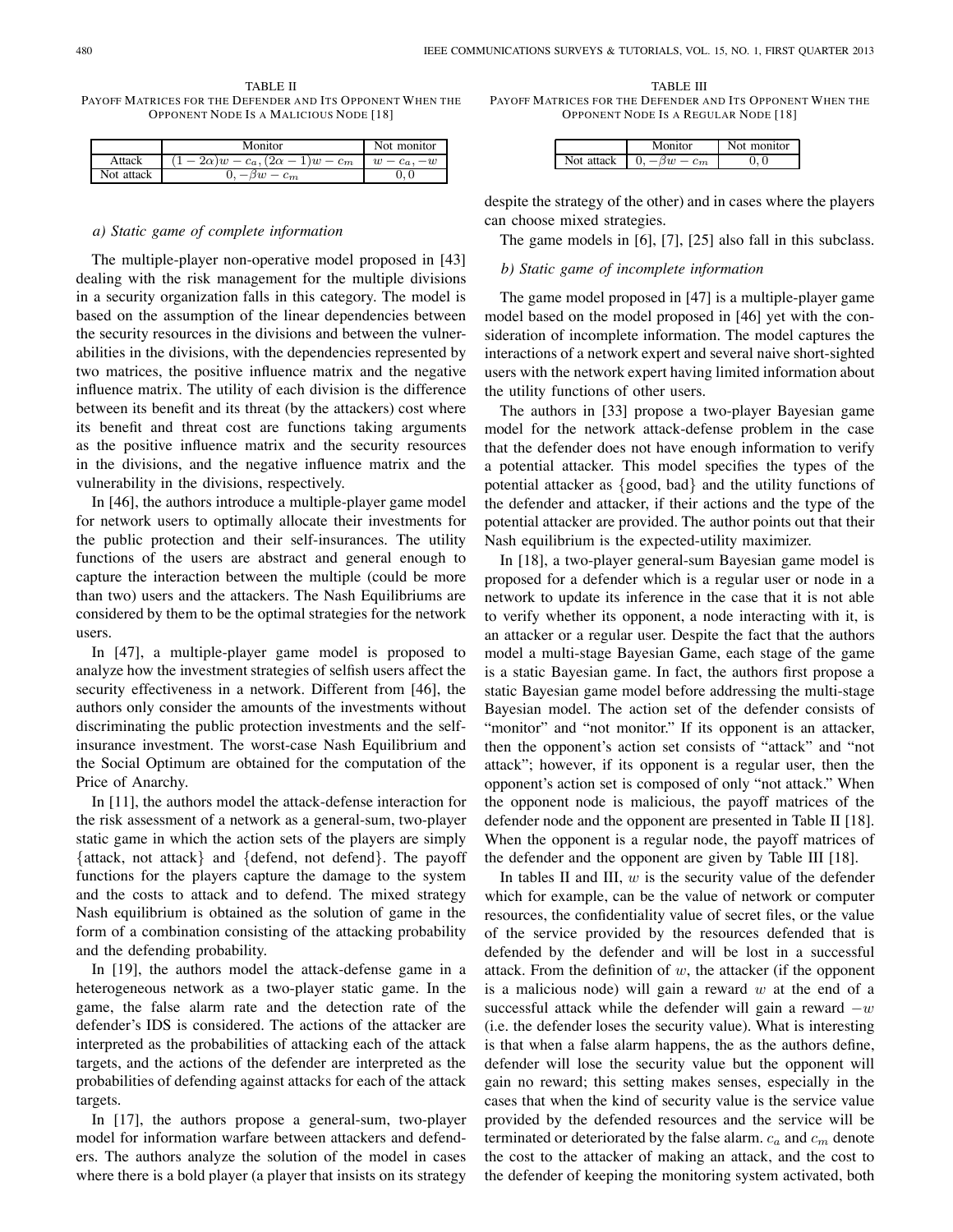of which should be less than  $w$ . Note that not attacking or not monitoring takes no cost. As stated in Subsection III-A, monitor devices can be subject to two errors: missing-attacks and false alarm. The authors in [18] consider those monitoring errors;  $1 - \alpha$  denotes the false negative rate or missingattacks rate which is the probability that the monitoring system indicates no attack when there is actually an attack (from statistical perspective, the null hypothesis is that there is no attack), and  $\beta$  represents the false alarm rate. In the above tables, the row variable represents the action of the opponent node, and the column variable represents the action of the defender. In each cell of the table, there are two values; the second value and the first represent the payoff of the defender and the one of its opponent, respectively. As shown in the tables, given each possible pair of strategies of the two nodes, the payoff of each of the nodes is an average value in terms of the probabilities of the errors in the monitoring system. For example, in the case that the opponent is a malicious node(table II), when the defender chooses strategy "monitor" and the opponent chooses "attack", with a probability  $1 - \alpha$ that the monitoring system will miss the attack and another probability  $\alpha$  that the monitoring system will catch the attack, the opponent will 1) successfully attack the defended resources and thus get w as its reward leaving the defender getting *−*w as its reward, and 2) fail to attack the resources and thus get a reward *−*w which is opposite to the defender's reward w, respectively; Therefore, given that the pair of strategies in the example above and that the opponent is a malicious node, the payoffs of the opponent and the defender are their average rewards minus their costs of implementing their strategies, respectively, and thus are  $(1-2\alpha)w-c_a$  and  $(2\alpha-1)w-c_m$ , respectively. The payoffs of the nodes over other pairs of strategies are defined in a similar way. Let  $\mu_0$  denote the probability according to the belief of the defender that its opponent is a malicious node. Given  $\mu_0$ , the strategies of the opponent and the defender can be represented by a tuple  $(p, q)$  where p represents the probability that the opponent plays attack and  $q$  represents the probability that the defender plays monitoring. Note that based on the assumptions in the problem setting that the defender only keeps its inference (i. e. the defender's belief of the probability that the opponent is a malicious node) and that the opponent knows the defender's inference, the defender needs to consider both the cases of whether the opponent is malicious and thus will choose a strategy optimal  $q_E$  to maximize its expected payoff over the inferred probability  $\mu_0$  in response to the opponent strategy  $p_E$ which is chosen by the opponent to maximize the opponent's expected payoff.  $(p_E, q_E)$  is the Bayesian Equilibrium of this game given the defender's inference  $\mu_0$  and can be obtained by solving the following expressions:

$$
p_E = \begin{cases} p_{E1} = \underset{0 \le p \le 1}{\operatorname{argmax}} \left\{ p \cdot \left[ \begin{array}{l} q_E((1 - 2\alpha)w - c_a) \\ + (1 - q_E)(w - c_a) \\ + (1 - p)[q_E \cdot 0 + (1 - q_E) \cdot 0] \end{array} \right] \right\} \\ \text{if the opponent is malicious;} \\ P_{E2} = 0 \end{cases}
$$
if the opponent is regular.

$$
q_E = \underset{0 \le q \le 1}{argmax} \left\{ \mu_0 \left[ \begin{array}{c} q \left[ \begin{array}{c} p_{E1}((2\alpha - 1)w - c_m) \\ + (1 - p_{E1})(-\beta w - c_m) \end{array} \right] \\ + (1 - q) \left[ \begin{array}{c} p_{E1}(-w) \\ + (1 - p_{E1}) \cdot 0 \\ + (1 - p_{E2})(-\beta w - c_m) \end{array} \right] \\ + (1 - \mu_0) \left[ \begin{array}{c} q[(1 - p_{E2})(-\beta w - c_m)] \\ + (1 - q)[(1 - p_{E2}) \cdot 0] \end{array} \right] \right\}
$$

By getting one solution from the expressions above (note that there may be multiple solutions for the expressions and thus there may be multiple BNEs for the game), the authors present one of the BNEs  $(p_E, q_E)$  over  $\mu_0$  as follows,

$$
(p_E, q_E) = \begin{cases} (p^*, q^*) & \text{if } \mu_0 > \frac{(1+\beta)w + c_m}{(2\alpha + \beta - 1)w}, \\ (\overline{p}, 0) & \text{if } \mu_0 < \frac{(1+\beta)w + c_m}{(2\alpha + \beta - 1)w}. \end{cases}
$$

where  $p^* =$  $\int \frac{\beta w + c_m}{(2\alpha + \beta)w\mu_0}$  if the opponent is malicious node, (0 if the opponent is a regular node.

$$
q^* = \frac{w - c_a}{2\alpha w}
$$
, and  $\overline{p} = \begin{cases} 1 \text{ if the opponent is malicious,} \\ 0 \text{ if the opponent is regular.} \end{cases}$ .

The above analysis about the BNE is static which is based on the latest inference  $\mu_0$  of the defender in some stage of the game. Actually, the authors later consider the game as a multiple-stage game at each stage of which, the defender updates its inference based on the history of the actions played by both the nodes so as to get its inference to better reflect the exact type of the opponent. The defender's inference updating process is as follows: with latest version of interference, the optimal strategies of the defender and its opponent are obtained; the optimal strategies and the opponent's observed actions are then utilized to compute a newer inference via a type of posterior estimation. This process can be expressed as follows [18]:

$$
\mu_j(\theta_i|a_i(t_k),h_i^j(t_k)) = \frac{\mu_j(\theta_i|h_i^j(t_k))P(a_i(t_k)|\theta_i,h_i^j(t_k))}{\sum_{\overline{\theta}_i}\mu_j(\overline{\theta}_i|h_i^j(t_k))P(a_i(t_k)|\overline{\theta}_i,h_i^j(t_k))},
$$

where nodes  $j$  and  $i$  denotes the defender and it opponents, repestively,  $a_i(t_k)$  represents the action of player i at stage  $t_k$ ,  $h_i^j(t_k)$  is the history actions of node i observed by node j from stage t<sub>0</sub> to stage  $t_{k-1}$ ,  $P(a_i(t_k)|\theta_i, h_i^j(t_k))$  represents the probability that  $a_i(t_k)$  is observed at stage  $t_k$  under the condition that the type of the opponent (node i) is  $\theta_i$  and that the defender (node j)'s observation  $h_i^j(t_k)$  on  $\theta_i$  the history actions of the opponent (node i), and  $\mu_j(\theta_i|a_i(t_k), h_i^j(t_k))$ represents the probability as the updated inference of node j that the type of node i is  $\theta_i$  under the condition that the observed history actions of node i is  $h_i^j(t_k)$  and that the action of node i at stage  $t_k$  is  $a_i(t_k)$ .

# *2) Dynamic game models*

While static game models in network security only consider one-short attack-defense interactions, in dynamic game models, a network security game is considered as a multiplestage process in each stage of which attackers and defenders play their actions in response to the history outputs of the game. Dynamic game models in network security consist of the following four subclasses: those of complete and perfect information, those of complete and imperfect information,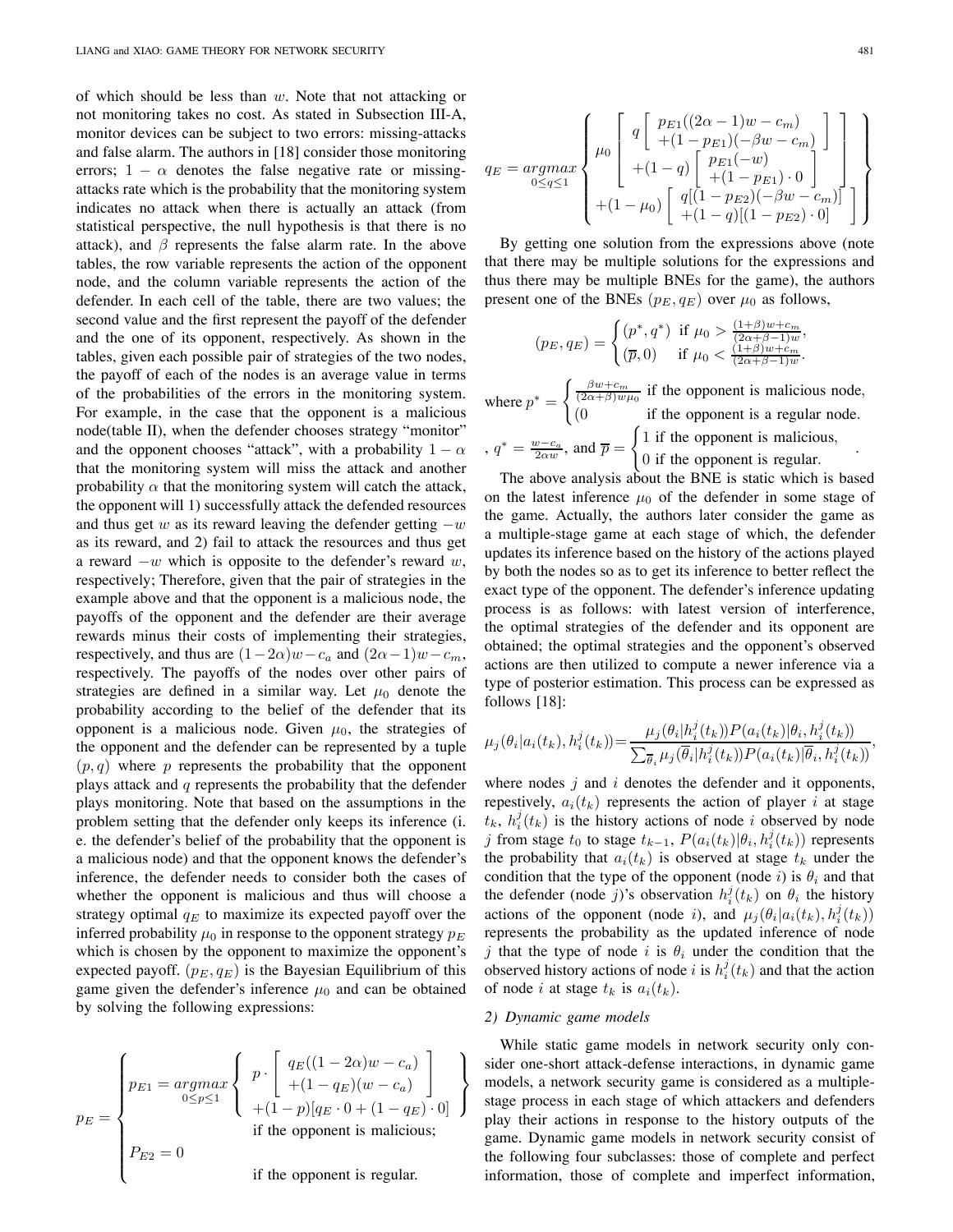those of incomplete and perfect information and those of incomplete and imperfect information. In dynamic models of complete information, only the interactions between defenders and attackers are considered with an assumption that defenders are able to discriminate attackers from regular users; for network security scenarios in which the assumption above does not hold, researchers employ dynamic models of incomplete information. Dynamic games of perfect information such as the stackelberg game in [14] and the fictitious play in [39] indicates that in each stage of a game, parties (including defenders and attackers) play actions in turns and that when a party plays its action, it already knows the history actions of other parties and itself; In other dynamic games in which the parties either play actions at the same time in each stage of the game or take turns to play in each stage but have little information about the history actions in that stage when they play, researchers view the games as dynamic games of imperfect information. Existing stochastic network security game models which are dynamic games of complete and imperfect information according to our classification reflect researchers' view that the possible situations in a network security game or conditions of the defended resources in the game can be switchable between each other as a result of the actions of the parties in the game and random factors on a no-attack basis (e. g., the likelihood that the defending system is down from a normal condition even when there is no attack can be one of those factors).

# *a) Dynamic games of complete and perfect information*

In [19], the authors propose a model of a general-sum, twoplayer dynamic game with complete and perfection information as an extension of their static game model; this game is called a Stackelberg network intrusion detection game. In the Stackelberg game [14] model, the authors consider both the case in which the attacker moves first in the game and the defender follows and also the case in which they exchange roles. Each action in the players' action sets is specified as either attacking or defending each of the attack targets with a certain probability. The Nash equilibriums for both cases are used to determine which role is better for each of the players. The Nash equilibrium of the Stackelberg game is also called the Stackelberg equilibrium [13].

# *b) Dynamic games of complete and imperfect information*

The authors of [29] view the security game as a twoplayer zero-sum stochastic game [29] between the attacker and defender. The authors argue that, without the defense/attack interaction, the state of the targeted system is subject to change due to the normal use of the system (e.g., the administrator could carelessly refigure the system or the system could occasionally restart); therefore, the process of the state change can be modeled as a continuous-time Markov process with a transition rate matrix. Each entity in the matrix reflects the effect on the normal use of the system of the state change. The authors propose that the interaction between the attacker and the defender affects the transition rate matrix, which means that, in the case of the security game, the transition rate matrix depends on the strategies that the attackers and defenders choose and the effects of normal use. Furthermore, a Markov Decision Process (MDP) [34] (a kind of discrete-time Markov process) in which the transition probabilities depend on both the actions and the current state can be derived from the continuous time Markov process. Based on this idea, the security game is modeled as follows [29]:

1) Identify the elements of the game, which are the states that are vulnerable to attack (system failure states not included). According to one example (a DNS server) in the paper, the game elements  $\Gamma$  consist of three states, denoted by  $\Gamma_V$ ,  $\Gamma_L$  and  $\Gamma_{IS}$ , respectively, which are the good state with vulnerability, the state in which it is possible to insert false entries in the server cache, and the state of false integration. In actuality, the possible states of the DNS server also include the good state with no vulnerability, the software failure state, and the hardware failure state. However, they are not included in the elements of the game because, in these states, the attacker has no way of harming the system (e.g., when the system is in the good state with no vulnerability) or no way to further damage the system (e.g. when the system fails).

2) Build action sets that capture the possible attack and defense methods in the security game for the two players; the state set of the stochastic game includes the possible states of the system. The action sets of the attacker and of the defender depend on the system state. In system state  $i$ , the action set of the attacker is denoted by  $A_i = \{a_1, a_2, ..., a_{m_i}\}$ , and the action set of the defender is denoted by  $D_i = \{d_1, d_2, ..., d_{n_i}\}.$ 

3) For every pair of actions for the defender and attacker, determine the probabilities of state transition from one game element to another. These probabilities are provided by the derived MDP. Let  $P_{ij}(a_k, d_l)$  denote the probability that the system state transitions to state  $l$  from state  $i$ , with the attacker and the defender taking actions  $a_k$  and  $d_l$ , respectively.

4) Determine the payoff function in each state element. In each state element and for each action pair of the player, the payoff function of the attacker is: a) an instant value in addition to the maximum expected future payoff of the next play if it successfully attacks and if the state transitions to another game element or b) an instant value if it does not. Finally, there is a payoff matrix for each game element. The payoff matrix can be denoted as follows [29]:

$$
\Gamma_i = \left( \begin{array}{cccc} d_1 & \ldots & d_{m_i} \\ a_1 & \gamma_{11}^i & \ldots & \gamma_{1m_i}^i \\ \ldots & \ldots & \ldots & \ldots \\ a_{n_i} & \gamma_{n_i1}^i & \ldots & \gamma_{n_i m_i}^i \end{array} \right),
$$

where  $\gamma_{kl}^i =$  $\sqrt{ }$  $\overline{J}$  $\overline{I}$  $\gamma_{kl}^i + \sum_j p_{ij} (a_k, d_l) \Gamma_j$  for successful attacks,  $c_{kl}^i$  otherwise.

and  $\gamma_{kl}^i$  and  $c_{kl}^i$  are the instant values.

From the payoff functions, the game dynamic can be interpreted as follows: the attack-defense game can only start at the vulnerable state; if the attacker chooses not to attack or the defender responds to the attack, the game ends; if the attack is successful and the state transitions to any other than the game elements (vulnerable states), the game ends;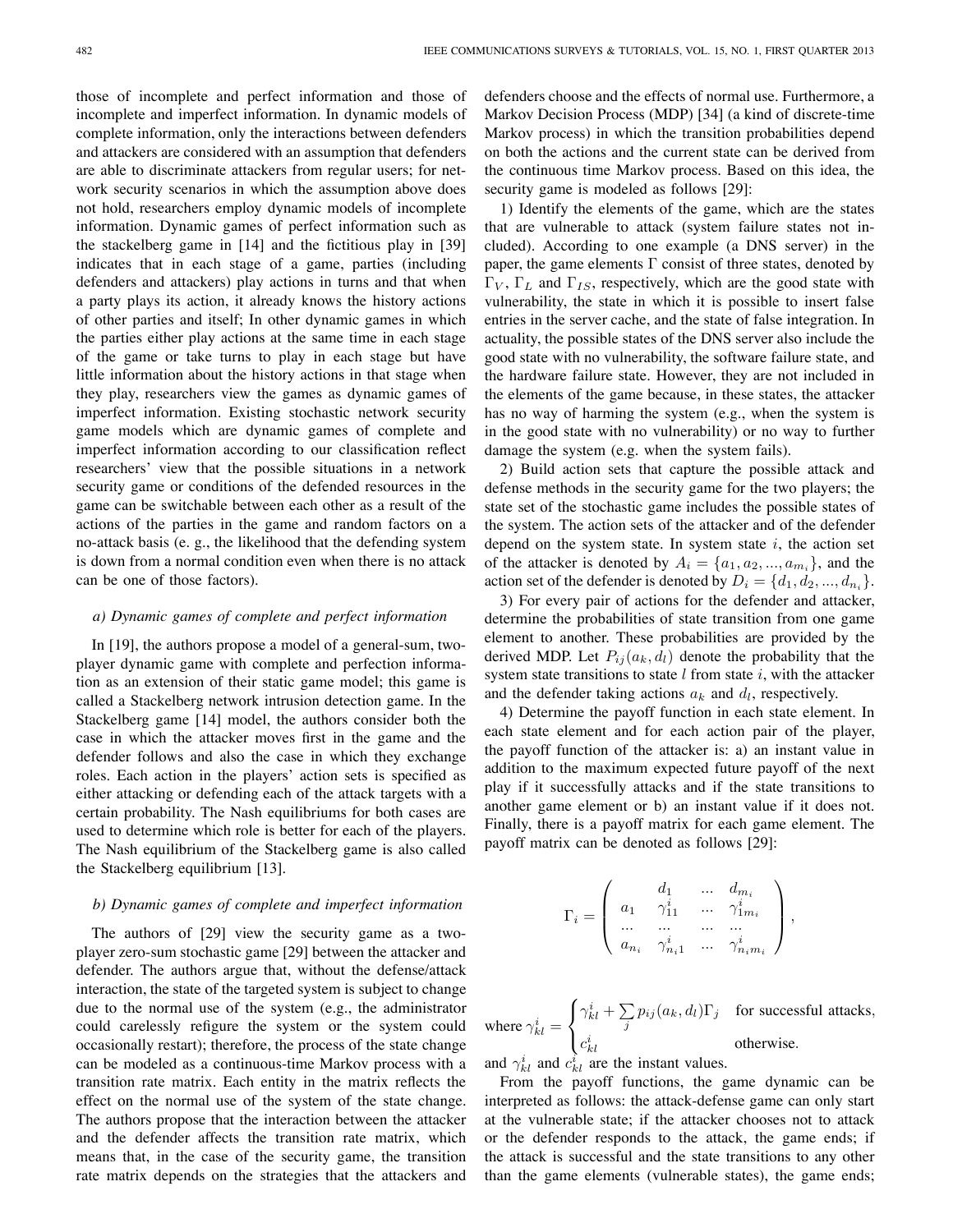or if the attack is successful and the state transitions to any of the game elements, the game continues with a new play. The payoffs of the game capture both the instant effects of the player interaction on the system and any future effects on the system. Let  $\pi_i = (\pi_i(a_1), ..., \pi_i(a_{m_i}))$  and  $\theta_i$  $(\theta_i(d_1), ..., \theta_i(d_{n_i}))$  denote the strategies of the attacker and the defender in system state  $i$ . The Nash Equilibrium can be denoted as  $(\pi^*, \theta^*) = ((\pi_V^*, \theta_V^*), (\pi_L^*, \theta_L^*), (\pi_{IS}^*, \theta_{IS}^*)),$  where  $\pi_i^* = \max_{\pi_i} \min_{\theta_i} E(\pi_i, \theta_i)$  and  $\theta_i^* = \min_{\theta_i} \max_{\pi_i} E(\pi_i, \theta_i)$ . Here  $E(\pi_i, \theta_i) = \sum$ <sup>∀</sup>a*k*∈A*<sup>i</sup>* Σ <sup>∀</sup>d*l*∈D*<sup>i</sup>*  $\pi_i(a_k) \theta_i(\dot{d}_l) \gamma_{kl}^i$ . The solution to this game is a Nash Equilibrium for each game element, but it is difficult to obtain the solution because the payoff functions are not defined explicitly. The iterative method in [35] is used to solve the game, and the authors provide an iterative algorithm for the solution; details about the algorithm can be found in [29]. It is noteworthy that the iterative method is valid only when the game is a zero-sum game.

Lye et al. [21] model the network attack-defense game as a two-player general-sum discounted stochastic game [34]. The stochastic game model proposed is a Markov Decision Process in which the decisions are the action pairs of the players. The game can be viewed as plays in a sequence of time steps, where the system states in the time steps are random variables. In any time step, the players can take actions and they will gain a value for that time step based on the actions and the system state; at the next time step, the players can take actions, and so on. If, in each time step, the player holds the same strategy pair, the strategies are called stationary strategies. For a pair of players in a stage with stationary strategies, the authors define the return of each player as the expected value of the weighted sum of its gains from the current time step and the following infinite number of time steps. The weight is a discounted weight that is a positive real range between 0 and 1. The Nash Equilibrium in each state is a combination of the strategies of the players that maximize the returns. It is proved in [34] that the Nash Equilibrium for this game exists. The authors use a method of NLP-1 in [34] to obtain the Nash Equilibrium.

In [44], the authors propose a stochastic game-theory model for the administrator of an organization with multiple nodes or assets to choose optimal actions to diffuse the risks among the assets. The action sets of the administrator and of the attacker consist of the possible defending probability distributions and the attacking probability distributions among the assets, respectively. The states of the system in the stochastic game are represented by the risk levels. A saddle point method is applied to determine the "optimal" strategy for the administrator. In the case that the transition matrix is not known, the Qlearning method is employed to determine converging optimal strategies for the attacker and the administrator.

In [47], based on the strategy/static game model which is also presented in [47] and introduced above, the authors considered a multiple-player multi-stage game model with each stage has the same game structure as that static game model. In this model, the computation of Price of Anarchy requires obtaining the Socially Best Subgame Perfect Equilibrium and the Social Optimum. The game models in [8], [20], [22], [26], [30], [31], [36], [37] also fall into this subclass.

#### *c) Dynamic games of incomplete and perfect information*

The paper [16] models intrusion detection in ad hoc wireless networks as a two-player basic signaling game [38]. In the model, a defender has incomplete information for determining the type of its opponent, which can be either an attacker or a regular node. The possible actions of the defender are to defend or not to defend, while its opponent can attack actively or act passively if the latter is an attacker; in contrast, it can attack passively or act normally if the latter is a regular node. The optimal strategies of the game are interpreted as perfect Bayesian equilibrium [13] for a basic signaling game.

In [39], for the case in which the attacker and the defender have limited knowledge about their opponents' payoff functions, the authors model this attack-defense interaction as a two-player fictitious play (FP). The best strategy for the defender is determined and updated based on the computed frequencies of the actions of the attacker. The authors considered the case in which the observation of the attacker's actions is subject to error and the case in which it is error-free. In [42], the authors also propose the use of fictitious play to deal with the uncertainty in multi-stage attacks between one attacker and the attacked entity. Similar to [18], the authors in [48] propose a two-player multi-stage Bayesian game to model the MAC level jamming attack games in wireless network. The type of each of the two nodes in the network is either a jamming attacker type or a selfish user type. The action set of each node is the possible transmission probabilities of that node. However, the authors propose two schemes of "gradient play" and "fictitious play" for each node to update their actions at the end of each stage.

## *d) Dynamic games of incomplete and imperfect information*

In [18], the authors propose a two-player multi-stage Bayesian game to model security games in which the players have incomplete information. The solution to that game model can be obtained as follows: at each stage of the game, the players' optimal strategies for that stage are obtained based on their inferences of their opponents' types; at the end of a stage, each player updates its belief about the type of its opponent based on the current optimal strategies, the current belief of the type of its opponent, and the history of observed actions of its opponent. The procedure of updating the belief of the defending node, the optimal strategies of the defending node, and the defended node based on the newest belief have been summarized in the static game model part within this section. The author proves that these beliefs and optimal strategies in every game stage compose a Perfect Bayesian Equilibrium (PBE).

The authors in [40] describe how to model the interaction between an attacker and a defender. They suggest that the attack-defense interaction with incomplete information should be modeled as a repeated game of incomplete information. They match different network security scenarios to different game models and equilibriums for the processes of attacking and defending in different scenarios to equilibriums in game theory. They also suggest a way to present the payoffs and strategies of the attacker and defender in a game theory context as well as a way to match the components of the scenario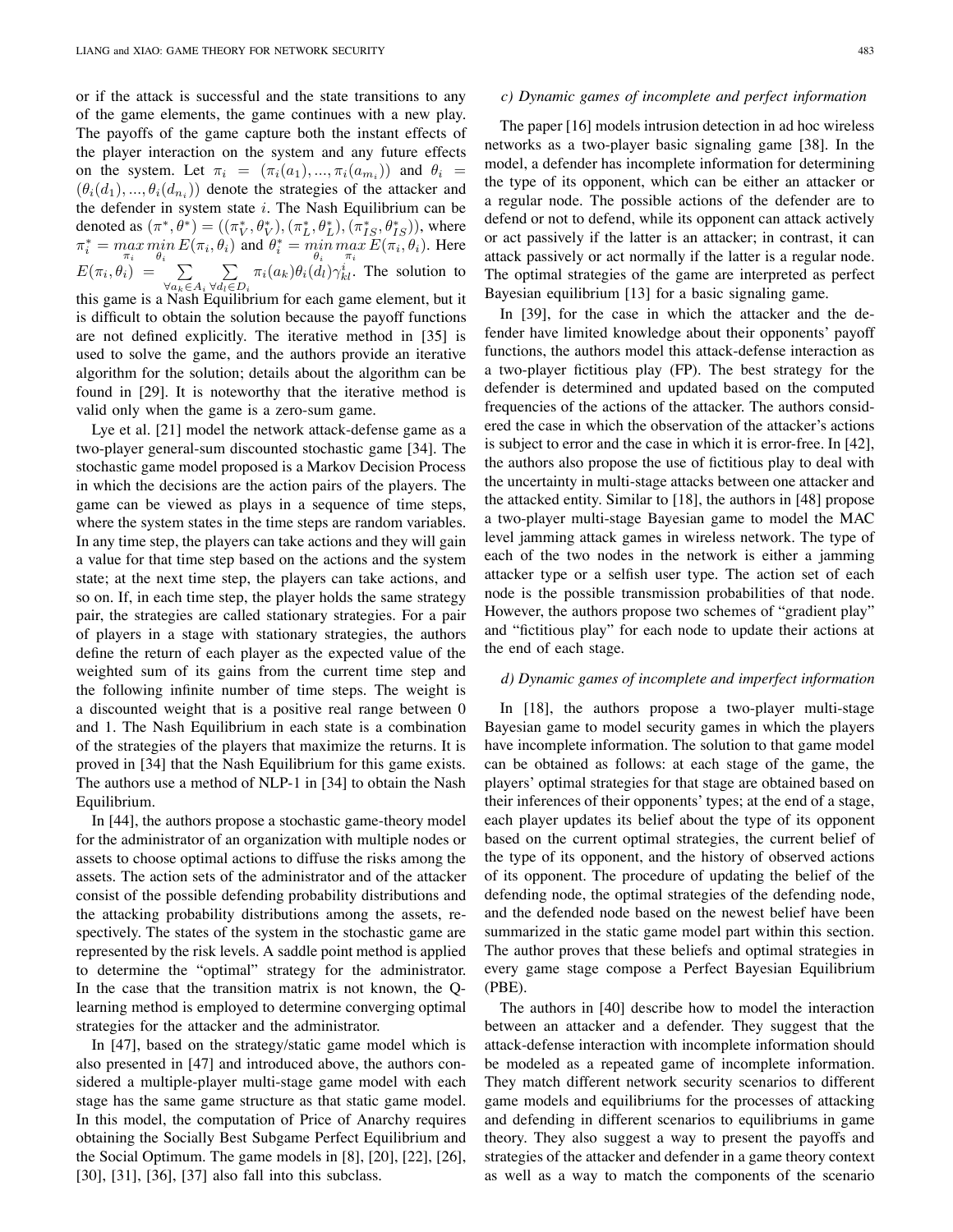to the components in game theory. They present a list of terms in game theory and interpret them in a network security background. They also suggest that the Mini-Max Theorem [12] and the linear program [41] be used to solve this kind of two-player zero-sum game.

# *C. Discussion on game modeling*

These studies show that the modeling network security game is still an ad hoc scheme that depends on the problem/application scenario. For example, if the security game is played between one attacker and one defender, then it should be modeled as a two-player game. If there are multiple stages for attacking and defending between attackers and defenders, a dynamic game such as a stochastic game is used as a model. An IDS's ability to detect attacks plays an important role on the modeling of security games. If the IDS is error-free, the security game is better modeled as a game of perfect information. If it is not, the game should be modeled as a game of imperfect information.

The limitations of the existing game models are as follows. 1) Generally, they lack scalability. As we see, most of the game models for security games are two-player games; for the problem scenarios with multiple attackers versus multiple defenders, the security game is in most cases modeled as a two-player game in which the whole of the attackers is treated as one player, as is the whole of defenders [7], [19], [20];

2) The static model is not very realistic in most scenarios where the interactions between the attackers and the defenders are a series of events;

3) The stochastic models always assume that, in each state, the defender and the attacker can detect the system state with no error, but this is not true in many realistic cases where the IDSs are erroneous;

4) Stochastic models have shortcomings since they assume the states of the system are finite; however, the states of the system seem to be continuous although some models such as [44] have scheme to partition the continuous state space into finite parts;

5) Some of the stochastic game models [22], [29] are not very realistic because they assume that the game of attacking and defending is a zero-sum game. Contrastingly, a generalsum game model is more realistic.

## V. FUTURE RESEARCH DIRECTIONS

We have discussed the shortcomings of the current gametheoretic approaches in network security. Possible future research directions for network security include:

1) As we review above, there are only a couple models addressing three or more players' interaction with a focus on including multiple defenders. Therefore, building game models involving three or more players for more network security application scenarios and addressing application problems in which multiple attackers can launch attacks in a non-competitive way is one of the future research directions. Consider as an example of those application scenarios the jamming attack problem in wireless networks where two or more of the neighbors of a defending node try to jam the network without cooperating.

2) Improving the existing stochastic game models by including an infinite state assumption to make the model more realistic and then solving the game. Note that the existing solutions to the stochastic game models are valid only when the state is finite.

3) Studying the construction of payoff functions on network security game models for network security and determining a guideline or set of standards for constructing payoff functions. The payoff functions in the existing security game models seem to rely on ad hoc schemes. However, predicting the strategy of the attackers and determining the best response strategy for the defenders depends on the payoff function. Improper payoff functions in a game model can reduce the effectiveness of the prediction of the attack-defense strategies.

## VI. CONCLUSIONS

This paper provides a survey and classifications of existing game theoretic approaches to network security. In spite of their limitations, game theoretic approaches have shown that they are both powerful tools for solving network security problems and that new game theoretic approaches should be a pool of research directions on network security. Our terminology on the classification of existing game theoretic approach should be subject to changes due to the fact that new game theoretic approaches always become available. From this review, readers should gain better understanding on the existing game theoretic approaches, and some insights on the further research directions on network security issues.

# ACKNOWLEDGMENT

This work is supported in part by The U.S. National Science Foundation (NSF), under grants: CNS-0716211, CCF-0829827, CNS-0737325, and CNS-1059265.

#### **REFERENCES**

- [1] "Security focus," security focus bugtraq vulnerability notification database, 2009. Available: http://www.securityfocus.com/archive.
- [2] "US-CERT," United States Computer Emergency Readiness Team, 2009. Available: http://www.us-cert.gov.
- [3] Y. Zhang, Y. Xiao, K. Ghaboosi, J. Zhang, and H. Deng, "A Survey of Cyber Crimes," (Wiley Journal of) Security and Communication Networks, Vol. 5, No. 4, pp. 422-437, Apr. 2012.
- [4] R. Bace and P. Mell. Intrusion detection systems. NIST Special Publication on Intrusion Detection Systems. Available:http://www.snort.org/docs/nist-ids.pdf.
- [5] T. Alpcan and T. Baser, "A game theoretic analysis of intrusion detection in access control systems," *Proc. 43rd IEEE Conference on Decision and Control*, Vol. 2, pp. 1568-1573,2004.
- [6] M. Bloem, T. Alpcan, and T. Basar, "Intrusion response as a resource allocation problem,". *IEEE Conference on Descision and Control*, pp. 6283-6288, 2006.
- [7] M. Li, I. Koutsopoulos, and R. Poovendran, "Optimal jamming attacks and network defense policies in wireless sensor networks," In *Proc. IEEE International Conference on Computer Communications* (INFOCOM), pp. 1307 - 1315, 2007.
- [8] T. Alpcan and T. Baser, "An intrusion detection game with limited observations," *Proc. 12th Int. Symp. on Dynamic Games and Applications*, 2006. Available: http://www.tansu.alpcan.org/papers/isdg06.pdf.
- [9] S. N. Hamilton, W. L. Miller, A. Ott, and O. S. Saydjari, "The role of game theory in information warfare," *Proc. 4th information survivability workshop* (ISW-2001/2002), 2002. Available: http://www.cert.org/research/isw/isw2001/papers/index.html.
- [10] *Security measurement- white paper*, http://www.psmsc.com/Downloads/TechnologyPapers/SecurityWhitePaper\_v3.0.pdf.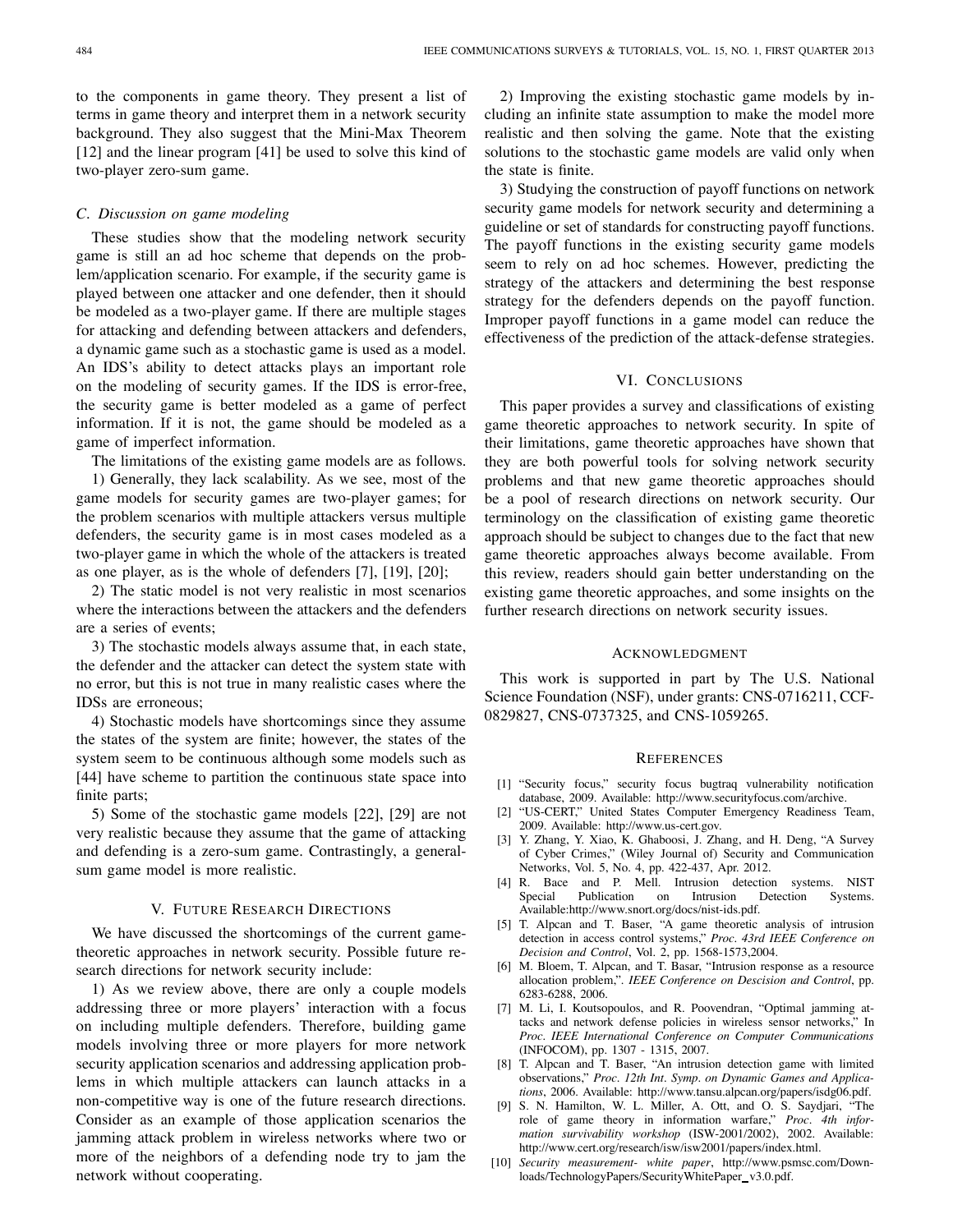- [11] W. He, C. Xia, H. Wang, C. Zheng, and Y. Ji, "A game theoretical attack-defense model oriented to network security risk assessment," *2008 International Conference on Computer Science and Software Engineering*, pp. 498 - 504, 2008.
- [12] G. Owen, *Game Theory*. Academic Press, 3rd edition, 2001.
- [13] R. Gibbons, *Game Theory for Applied Economists*. Princeton University Press, 1992.
- [14] M. J. Obsborne and A. Rubinstein, *A course in game theory*. MIT Press, 1994.
- [15] D. Zamboni, "Using internal sensors for computer intrusion detection," Ph.D. dissertation, Purdue University, August 2001.
- [16] A. Patcha and J. Park, "A game theoretic approach to modeling intrusion detection in mobile ad hoc networks," *Proc. 2004 IEEE workshop on Information Assurance and Security*, pp. 280 - 284, 2004.
- [17] J. Jormakka and J. V. E. Molsa, "Modelling information warfare as a game," *Journal of Information Warfare*, Vol. 4(2), pp. 12-25, 2005.
- [18] Y. Liu, C. Comaniciu, and H. Man, "A bayesian game approach for intrusion detection in wireless ad hoc networks," In *Proc. 2006 workshop on Game theory for communications and networks*, 2006.
- [19] L. Chen and J. Leneutre, "A game theoreticcal framework on intrusion detection in heterogeneous networks," *IEEE Trans. Inf. Forens. Security*, Vol. 4, No. 2, pp. 165-178, June 2009.
- [20] M. Fallah, "A Puzzle-based defense strategy against flooding attacks using game theory," *IEEE Transactions on Dependable and Secure Computing*, Vol. 7, No. 1, pp. 5-19, 2010.
- [21] K. Lye and J. Wing, "Game strategies in network security," *International Journal of Information Security*, Vol. 4, No. 1-2, pp. 71-86, 2005.
- [22] C. Xiaolin, T. Xiaobin, Z. Yong, and X. Hongsheng, "A markov game theory-based risk assessment model for network information systems," *International conference on computer science and software engineering*, Vol. 3, pp. 57-61, 2008.
- [23] K. C. Nguyen, T. Alpcan, and T. Basar, "Security Games with Incomplete Information," *Proc. 2009 IEEE International Conference on Communications* (ICC 2009), Dresden, Germany, pp. 1-6, June 2009.
- [24] Z. Chen, "Modeling and defending against internet worm attacks," PhD Dissertation at Georgia Institute Of Technology, 2007.
- [25] L. Carin, G. Cybenko, and J. Hughes, "Cybersecurity strategies: the QuERIES methodology," *IEEE Computer*, Vol. 41, Issue 8, pp. 20-26, 2008.
- [26] K. Sallhammar, B. Helvik, and S. Knapskog, "On stochastic modeling for integrated security and dependability evaluation," *Journal of Networks*, Vol. 1, No. 5, pp. 31-42, September 2006.
- [27] A. Avizienis, J.-C. Laprie, B. Randell, and C. Landwehr, "Basic concepts and taxonomy of dependable and secure computing," *IEEE Trans. Dependable Secure Computing*, Vol. 1, Issue 1, pp. 11-33, January-March 2004.
- [28] John A. Buzacot,. "Markov approach to finding failure times of repairable systems" *IEEE Trans. Reliab.*, Vol. R-19, Issue 4, pp. 128- 134, November 1970.
- [29] K. Sallhammar, S. Knapskog, and B. Helvik, "Using stochastic game theory to compute the expected behavior of attackers," In *Proc. 2005 International Symposiu on Applications and the Internet Workshops* (Saint2005), pp. 102-105, 2005.
- [30] K. Sallhammar, B. Helvik, and S. Knapskog, "Towards a stochastic model for integrated security and dependability evaluation," In *Proc. First International Conference on Availability, Reliability and Security* (AReS), 2006. Available: http://www.sis.pitt.edu/˜dtipper/3957/Paper11.pdf.
- [31] H. Wang, Y. Liang, and X. Liu, "Stochastic game theoretic method of quantification for network situational awareness," In *Proc. 2008 International Conference on Internet Computing in Science and Engineering*, pp. 312-316, 2008.
- [32] S. Roy, C. Ellis, S. Shiva, D. Dasgupta, V. Shandilya and O. Wu, "A survey of game theory as applied to network security," In *Proc. 43rd Hawaii International Conference on System Science*, pp. 1-10, 2010.
- [33] P. Liu, W. Zang, and M. Yu, "Incentive-based modeling and inference of attacker intent, objectives, and strategies," *ACM Trans. Information and System Security* (TISSEC), Vol. 8, Issue 1, pp. 78-118, 2005.
- [34] J. Filar and K. Vrieze, *Competitive Markov decision processes*. Springer, Berlin Heidelberg. New York, 1996.
- [35] L. Shapley, "Stochastic games," *Proc. National Academy of Science USA*, Vol. 39, Issue 10, pp, 1095-1100.
- [36] K. C. Nguyen, T. Alpcan, and T. Basar, "Stochastic games for security in networks with interdependent nodes," *Proc. Intl. Conf. on Game Theory for Networks* (GameNets), pp. 697-703, 2009.
- [37] K. Sallhammar, B. Helvik, and S. Knapskog, "A framework for predicting security and dependability measure in real-time," *International Journal of Computer Science and Network Security*, Vol. 7 No. 3, pp. 169-183, March 2007.
- [38] D. Fudenberg and J. Tirole, *Game Theory*. Cambridge. MA: MIT Press, 2002.
- [39] K. C. Nguyen, T. Alpcan, and T. Basar, "Security games with incomplete information," *Proc. IEEE Intl. Conf. on Communications* (ICC), pp. 1-6, 2009.
- [40] X. You and Z. Shiyong, "A kind of network security behavior model based on game theory," *Proc. Fourth International Conference on Parallel and Distributed Computing, Applications and Technologies*, pp. 950-954, 2003.
- [41] H. Greenberg.,"How to analyse the results of linear program- part 3: infeasibility diagnoses," *interfaces*, Vol. 23, No. 6, pp. 120-139, 1993.
- [42] Y. Luo, F. Szidarovszky, Y. Al-Nashif, and S. Hariri, "Game Theory Based Network Security," *Journal of Information Security*, Vol. 1, pp. 41-44, 2010.
- [43] W. Saad, T. Alpcan, T. Basar and A. Hjørungnes, "Coalitional game theory for security risk management," In *Proc. 5th Intl. Conf. on Internet Monitoring and Protection*, pp. 35-40, 2010.
- [44] P. Bommannavar, T. Alpan and N. Bambos, "Security Risk Management via Dynamic Games with Learning," *IEEE International Conference on Communications*, pp. 1-6, 2011.
- [45] J. Grossklags, B. Johnson and N. Christin, "When information improves information security," In *Proc.* 2010 information improves information security," *Financial Cryptography Conference* (FC'10), 2010. Available: http://people.ischool.berkeley.edu/~johnsonb/Welcome\_files/When\_Information Improves 10.pdf.
- [46] J. Grossklags, N. Christin, and J. Chuang, "Secure or insure? A gametheoretic analysis of information security games," In *Proc. 2008 World Wide Web Conference* (WWW'08), pp. 209-218, 2008.
- [47] L. Jiang and V. Anantharam, "How bad are selfish Investments in network security?" *IEEE/ACM Trans. Netw.*, Vol. 19, No. 2, pp. 549- 560, 2011.
- [48] Y. Sagduyu, R. Berry and A. Ephremides, "Jamming games in wireless networks with incomplete information," *IEEE Commun. Mag.*, Vol. 49, Issue 8, pp. 112-118, 2011.
- [49] J. S. Shamma and G. Arslan, "Dynamic fictitious play, dynamic gradient play, and distributed convergence to Nash equilibria," *IEEE Trans. Autom. Control*, Vol. 50, No. 3, pp. 312-327, Mar. 2005.
- [50] E. Koutsoupias and C. H. Papadimitriou, "Worst-case equilibria," *Annual Symposium on Theoretical Aspects of Computer Science*, pp. 404-413, 1999.
- [51] H. Chen and B. Sun, "Editorial," *International Journal of Security and Networks*, Vol. 6 Nos. 2/3, 2011, pp. 65-66.
- [52] M. Barua, X. Liang, R. Lu, X. Shen, "ESPAC: Enabling Security and Patient-centric Access Control for eHealth in cloud computing. *International Journal of Security and Networks*, Vol. 6 Nos. 2/3, 2011, pp. 67-76.
- [53] N. Jaggi, U. M. Reddy, and R. Bagai, "A Three Dimensional Sender Anonymity Metric," *International Journal of Security and Networks*, Vol. 6 Nos. 2/3, 2011, pp. 77-89.
- [54] M. J. Sharma and V. C. M. Leung, "Improved IP Multimedia Subsystem Authentication Mechanism for 3G-WLAN Networks," *International Journal of Security and Networks*, Vol. 6 Nos. 2/3, 2011, pp. 90-100.
- [55] N. Cheng, K. Govindan, and P. Mohapatra, "Rendezvous Based Trust Propagation to Enhance Distributed Network Security," *International Journal of Security and Networks*, Vol. 6 Nos. 2/3, 2011, pp. 101-111.
- [56] A. Fathy, T. ElBatt, and M. Youssef, "A Source Authentication Scheme Using Network Coding," *International Journal of Security and Networks*, Vol. 6 Nos. 2/3, 2011, pp. 112-122.
- [57] L. Liu, Y. Xiao, J. Zhang, A. Faulkner, and K. Weber, "Hidden Information in Microsoft Word," *International Journal of Security and Networks*, Vol. 6 Nos. 2/3, 2011, pp. 123-135.
- [58] S. S.M. Chow and S. Yiu, "Exclusion-Intersection Encryption," *International Journal of Security and Networks*, Vol. 6 Nos. 2/3, 2011, pp. 136-146.
- [59] D. Walker and S. Latifi, "Partial Iris Recognition as a Viable Biometric Scheme," *International Journal of Security and Networks*, Vol. 6 Nos. 2-3, 2011, pp. 147-152.
- [60] A. Desoky, "Edustega: An Education-Centric Steganography Methodology," *International Journal of Security and Networks*, Vol. 6 Nos. 2-3, 2011, pp. 153-173.
- [61] N. Ampah, C. Akujuobi, S. Alam, and M. Sadiku, "An intrusion detection technique based on continuous binary communication channels,"